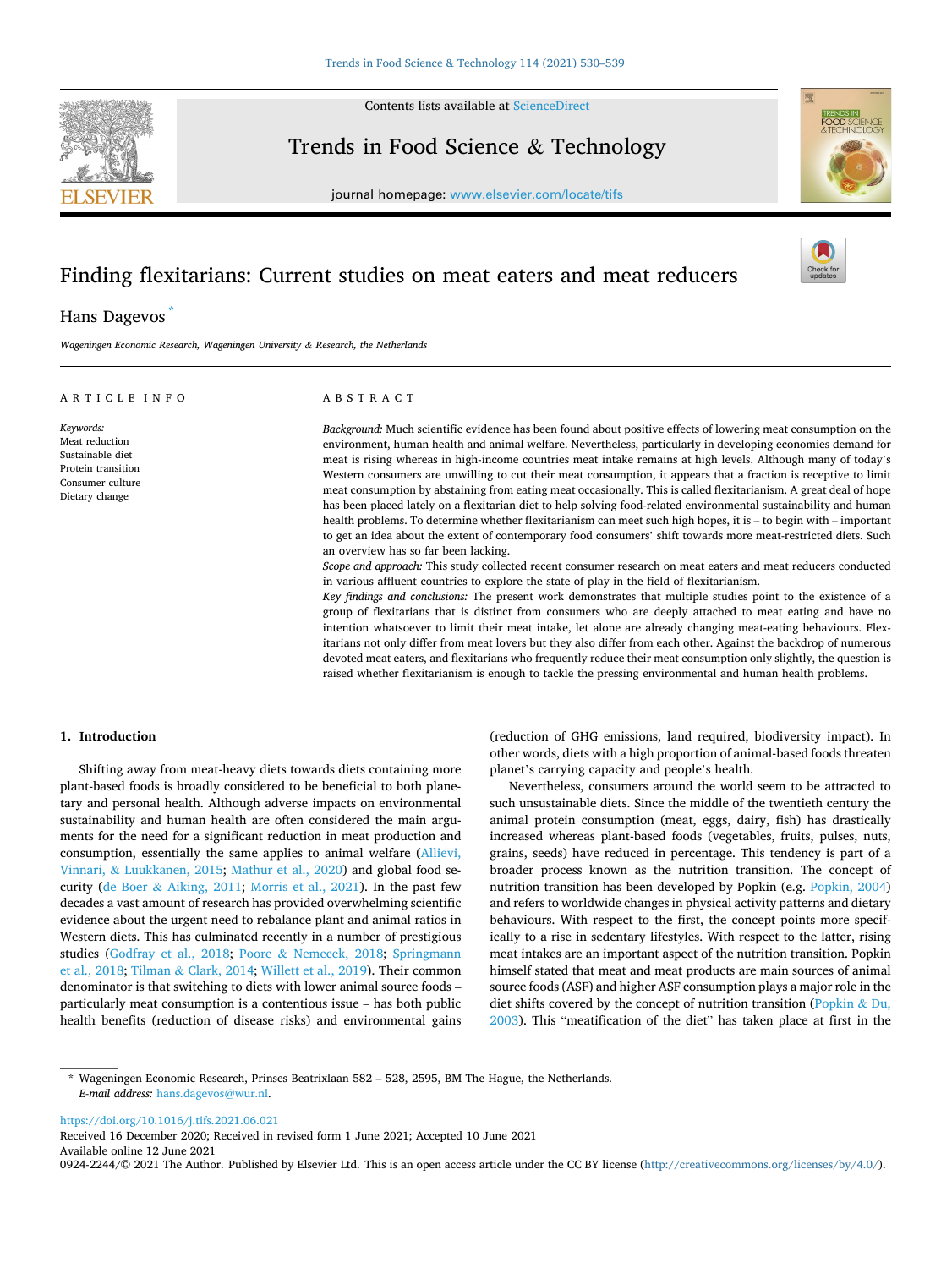<span id="page-1-0"></span>Global North, followed by a worldwide proliferation in the course of time. In the past decades the meat-rich consumption pattern has advanced not so much in high-income countries but especially in non-Western countries, such as China and Indonesia ([Whitnall](#page-9-0) & Pitts, [2019;](#page-9-0) Sahlin, Röös, & [Gordon, 2020\)](#page-9-0). This dietary transition is fuelled by a growing number of people in the middle classes who can afford to purchase and eat meat regularly for functional (nutritional), sensory (taste) and symbolic (status) reasons. Diets change with increased wealth. More specifically, when people become more wealthy, meat intakes change. As a result, in growing economies a convincing dietary change in accordance with the nutrition transition is evolving featuring increasing demand for animal-based foods.

A reverse and more reluctant dietary shift ("a second nutrition transition" – [Vranken, Avermaete, Petalios,](#page-9-0) & Mathijs, 2014) arises in high-income countries away from animal protein products towards plant-based foods. Given that the first-mentioned nutrition transition applies to approximately 70 per cent of the world population, this one is not only much bigger than the latter but also dramatically faster. The counterbalancing trend towards reducing meat consumption in Europe and North America is a slowly emerging one – by itself insufficient to solve the problem of worrisome levels of global meat demand exceeding planetary boundaries or to downplay the estimated high increases in global demand for animal sourced proteins. This is neither to negate the utter importance of moderating the Western (over-)consumption of animal-based foods nor the need to make concomitant changes towards more plant-rich diets and food patterns containing more alternative proteins overall ([Onwezen, Bouwman, Reinders,](#page-8-0) & Dagevos, 2021; [Taufik, Verain, Bouwman,](#page-9-0) & Reinders, 2019; [van der Weele, Feindt, van](#page-9-0)  [der Goot, van Mierlo,](#page-9-0) & van Boekel, 2019). On the contrary, there is a strong case for a reverse nutrition transition – or protein transition, as it is currently known (Aiking & [de Boer, 2020](#page-7-0); [Tziva, Negro, Kalfagianni,](#page-9-0)  & [Hekkert, 2020](#page-9-0)). The protein transition is about respecting environmental limits rather than outpacing our planet's resources, and is also about following national dietary guidelines rather than ignoring these health recommendations.

## *1.1. Flexitarianism: a food consumption pattern away from meat-heavy diets*

Reduction in our intake of meat products is paramount to this protein shift, first of all in rich-world consumer diets, which are characterised by excess consumption of animal products, such as meat, largely above levels of dietary recommendations. In a dietary transition in which reducing overall meat consumption and replacing meat products with plant (protein) products are pivotal while it is simultaneously not necessary to become fully vegetarian and stop eating meat altogether, flexitarianism enters the picture. The two R's of reducing and replacing are incorporated in flexitarianism, which may be defined as a food consumption pattern in which meat is eaten occasionally without avoiding it completely. In contrast to the original (Anglo-Saxon) interpretation of flexitarianism taking vegetarianism as its starting point – a flexitarian is a vegetarian who still eats meat on occasion, see [Rosenfeld](#page-8-0)  [\(2018\);](#page-8-0) [Rosenfeld, Rothgerber, and Tomiyama \(2020a\)](#page-8-0) –, the (European) definition of flexitarianism used here (and elsewhere, see [Dag](#page-7-0)[evos, 2014](#page-7-0); [Dagevos, 2016;](#page-7-0) [Forestell, Spaeth,](#page-8-0) & Kane, 2012; [Malek](#page-8-0) & [Umberger, 2021](#page-8-0); Raphaely & [Marinova, 2014;](#page-8-0) [Verain, Dagevos,](#page-9-0) & [Antonides, 2015\)](#page-9-0) gives priority to a meat-eating perspective. Flexitarianism, then, means meat reduction on a part-time basis, and by the same token, a flexitarian abstains from eating meat occasionally without abandoning meat totally – in contrast to vegetarians who follow a meat-free diet and vegans who follow a strict plant-based diet and abstain from consuming all animal-based foods. Likewise, a more meat-reduced diet is also key in the definition of the cognate term reducetarian, described as a person who is deliberately reducing his or her consumption of meat ([Kateman, 2017](#page-8-0)).

Although a flexitarian diet has no agreed-upon definition and its

dietary framework remains open for interpretation about the degree of meat reduction, a low-meat flexitarian diet is recently considered most helpful to bring co-benefits to the tall environmental and health challenges we are facing. After an earlier study by [Hedenus, Wirsenius, and](#page-8-0)  [Johansson \(2014\),](#page-8-0) more recently [Springmann et al. \(2018](#page-9-0); see also [IPCC,](#page-8-0)  [2019\)](#page-8-0) refer explicitly to a flexitarian diet as an important dietary change that significantly contributes to reducing the environmental footprint of the food system and providing more healthy eating patterns and nutritional benefits to food consumers. These studies define a flexitarian dietary pattern as predominantly plant-based complemented with modest amounts of animal foods (meat, dairy, fish). Both [Hedenus et al. \(2014\)](#page-8-0)  and [Springmann et al. \(2018\)](#page-9-0) also explicitly and firmly conclude that ambitious human dietary change towards reduced meat and dairy consumption is required. In other words, agrotechnology and productivity improvements are important but supply-side measures alone will not be enough to solve food-related ecological and health problems of today and tomorrow – a position that has gained much momentum in recent years (see e.g. [Bianchi, Garnett, Dorsel, Aveyard,](#page-7-0) & Jebb, 2018; [Bier](#page-7-0)mann & [Rau, 2020](#page-7-0); de Bakker & [Dagevos, 2012;](#page-7-0) [Ekins, Gupta,](#page-8-0) & Boil[eau, 2019;](#page-8-0) [Garnett, Mathewson, Angelides,](#page-8-0) & Borthwick, 2015; [Graça,](#page-8-0)  Godinho, & [Truninger, 2019;](#page-8-0) [Gwozdz, Reisch,](#page-8-0) & Thøgersen, 2020; Mason & [Lang, 2017;](#page-8-0) [Verain et al., 2015\)](#page-9-0). At present, broad agreement exists within the research community that major demand-side change is both crucial and indispensable. More specifically, a shift away from meat-heavy to more plant-rich, more flexitarian, diets is deemed urgently needed, and critically important to – as mentioned above – environmental sustainability, human health, animal welfare and global food security. [Mason and Lang \(2017\)](#page-8-0) par excellence point out that consumption should not be ignored in making the food system more sustainable. They emphasise that tackling food-related ecological and health problems is particularly a consumption challenge in which curtailing meat intake is regarded as a vital step towards a sustainable diet.

#### *1.2. The present study: context, contribution, and content*

In keeping with this tradition, the present study supports a consumption-oriented perspective. This point of view adds to prominent studies by [Springmann et al. \(2018\)](#page-9-0) and [Willett et al. \(2019\)](#page-9-0) in the sense that such studies rightly address the issue of lowering high levels of meat consumption (reduction) and changing dietary preferences (replacing) with respect to meat intake – and animal-sourced foods generally – as a prominent feature to help mitigating the serious threats current food consumption patterns pose to available resources of planet Earth and on humans' health conditions, but it remains unclear how many consumers are inclined to make this dietary shift, to what extent flexitarianism is emerging currently, or whether or not different forms of flexitarianism could be distinguished. In other words, in the high-level studies just referred to a flexitarian diet is mainly regarded as contributory to solving human nutritional and sustainability problems rather than as a research problem and subject of investigation itself. Unlike the focus of the present work, in these studies only limited attention is paid to the issue of whether and to what extent contemporary food consumers are shifting towards lower meat diets. In this context the present work is complementary.

Consumer studies on meat reduction confirm to a certain degree the line of reasoning by scholars like Springmann or Willett who argue that transitioning to a low-meat diet is first and foremost important for environmental sustainability and human health reasons. Such motives are echoed in modern studies on flexitarianism. Studies by [Apostolidis](#page-7-0)  [and McLeay, 2019](#page-7-0), [Lacroix and Gifford \(2019\)](#page-8-0), [Lai, Tirotto, Pagliaro,](#page-8-0)  [and Fornara \(2020\),](#page-8-0) or [Verain et al. \(2015\)](#page-9-0), for instance, demonstrated that both sustainability and health are among the important drivers of reducing meat consumption. Several other studies (e.g. [Cheah, Shimul,](#page-7-0)  Liang, & [Phau, 2020](#page-7-0); De Backer & [Hudders, 2014](#page-7-0); [Lentz, Connelly,](#page-8-0)  Mirosa, & [Jowett, 2018](#page-8-0); [Malek, Umberger,](#page-8-0) & Goddard, 2019a), found that health is a main motivator in consuming less meat. Although other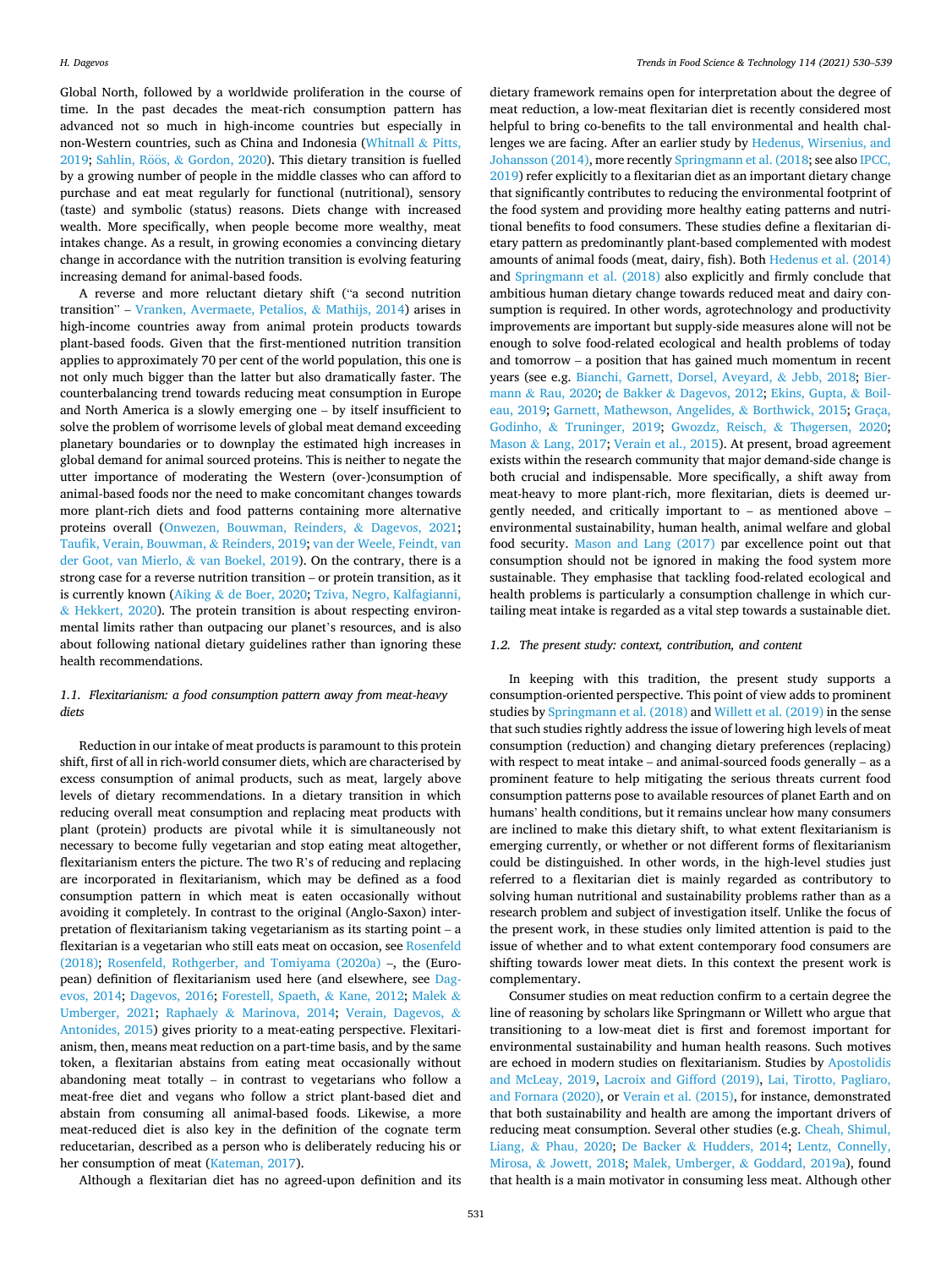motives such as weight control, price/affordability, or ethical concerns with farm animal suffering have been addressed too, insights and research on meat moderation motivations remain limited so far [\(Kem](#page-8-0)[per, 2020](#page-8-0); Malek & [Umberger, forthcoming\)](#page-8-0). Recently, [Graça, Godinho,](#page-8-0)  [and Truninger \(2019\)](#page-8-0) pointed out that this holds even more for the two other components of the Motivation-Opportunity-Capability-model: studies devoted to variables in the domains of capabilities and opportunities in the field of meat reduction and plant-based diets exist even less. However important it is to gain further understanding in the motivations, capabilities and opportunities that promote or hinder meat moderation of different (sub)groups of consumers, these issues are left for future research. The current work agrees with a comment by [Hiel](#page-8-0)[kema and Lund \(2021\)](#page-8-0) that "it is a valuable first step to map the share of consumers that are willing to reduce their meat consumption". The present study, then, contributes with gauging the extent to which contemporary food consumers are moving into flexitarian directions. The contribution of the overview reported in this study is to show how (i. e. classification criteria) and how many (i.e. sample size) flexitarians as a group are distinguished from other dietary forms. A differentiation that is in some cases further refined to intra-group segments.

With a focus on the diffusion of flexitarianism in the Western world and with the knowledge that this is the first overview study that seeks to get a more clear and up-to-date picture of the size of the flexitarians as a distinct food consumer segment, recent studies were collected. Based on their broad coverage of academic studies the search engines Elsevier's Scopus and Google Scholar were used for identifying relevant literature for the purpose of the present work. The studies included have been collected by conducting various literature searches on both databases during 2020 using search terms like "flexitarian diet", "meat diet", "reducing meat consumption" or "meat reduction", and using a period from 2019 onwards. Tacit knowledge of the author on this research domain was also helpful in adding and assessing relevant studies.

Papers containing specific information on the number of flexitarians based on empirical evidence were primarily selected for inclusion into the overview that is reported at the heart of this study (Subsections 2.2–3.3). Section 2 has meat eaters at its core and clearly shows that it is anything but self-evident that consumer intentions or actual food practices are aimed at decreasing meat intake. Section [3](#page-3-0) switches attention to meat reducers and reveals that, despite strong meat cravings, also signals of emergent flexitarianism can be detected. In the closing section (Section [4](#page-5-0)) we wonder whether flexitarianism is enough to lessen planetary and human health problems, and whether the high expectations about a flexitarian diet can be met.

#### **2. Established meat practices**

Convincing evidence exists about the need for dietary change away from meat-rich diets and towards more plant-based diets. Diets high in red and processed meat and low in vegetables, fruit, cereals, legumes and nuts are unsustainable, both in terms of environmental impact and health risks (González, Marquès, Nadal, & [Domingo, 2020;](#page-8-0) Springmann [et al., 2020](#page-9-0)). Despite all scientific evidence and scholarly consensus about what a healthy and sustainable dietary pattern consists of, in current practice mostly only small minorities of food consumers turn out to be able to meet such dietary recommendations. This indicates clearly that it must be expected that moving to a flexitarian diet style in which meat intake is limited to some degree is considered a dramatic dietary shift to many people. This implies that irrespective of the consensus about what a sustainable diet generally is, it is much less clear and uncontroversial how willing and helpful consumers could be to drive the transition to meat-restricted diets and dishes.

#### *2.1. An enabling environment for meat-eating*

Reducing and replacing meat is not easy because, to begin with, meat has deep and historically grown roots in food culture and food

consumption practices ([Beardsworth](#page-7-0) & Keil, 1997; [Fiddes, 1991; Fresco,](#page-8-0)  [2015;](#page-8-0) [Smil, 2013\)](#page-9-0). Often meat gets a special place, not merely for nutritional reasons, i.e. moderate meat intake provides important nutrients and is recommended by dietary guidelines, but especially because meat is a symbolic food with considerable identity value, next to the sensory pleasures of eating meat. In line with the latter is the finding that the enjoyment of eating meat is a main barrier to many people to switch to more plant-based diets ([He et al., 2019](#page-8-0)). Many subscribe to the both vague and firm idea that "our meat eating is something very deep indeed" ([Pollan, 2006\)](#page-8-0). In multiple sociocultural ways and repertoires people are attached to meat and consider it normal, necessary, natural and nice [\(Graça, Calheiros,](#page-8-0) & Oliveira, 2015; [Oleschuk, Johnston,](#page-8-0) & [Baumann, 2019](#page-8-0); [Piazza et al., 2015](#page-8-0)).

This "meat culture" is continuously confirmed by massive advertising and promotion. In retail, special offers on meat products often serve to attract customers and make the meaty choice the easy choice: this includes supermarkets offering discounts for meat products as well as places to eat with special offers on meat dishes, such as "all you can eat", for items such as spare ribs, schnitzels or steaks. All this facilitates the sociocultural significance of eating meat, consumer commitment to meat consumption behaviour and "masculine" motivations to continue eating meat. But also at home and out of home meat is the centrepiece of a meal. Regardless of whether we dine in a fast-food restaurant or a highend restaurant, meat tends to dominate the menu. Salient characteristics of both the physical/material and sociocultural food environment continue to favour and foster meat-eating behaviours and are unfavourable to the normalisation of flexitarian habits and to reduce the quantity of meat consumed.

Moreover, we are dealing with characteristics of the social and physical context which are cultivated and defended by vested commercial interests, by an economic growth paradigm, by prevailing neoliberal principles of freedom of choice and race to the bottom, as well as by alleged consumer rights of hedonism and as much choice as possible (see for the latter also [Graça, Truninger, Junqueira,](#page-8-0) & Schmidt, [2019\)](#page-8-0). One could add to all this the reluctance politicians and policymakers commonly have as yet to take the meat problem seriously by looking this "cow in the room" (Jones & [Taylor, 2019\)](#page-8-0) in the face and taking appropriate measures subsequently to curb rising meat consumption (Dagevos & [Voordouw, 2013;](#page-7-0) Dagevos & [Reinders, 2018\)](#page-7-0), and pay tribute to Sustainable Development Goals such as SDG12 "Responsible consumption and production" ([Dagevos, Tolonen,](#page-7-0) & Quist, 2019).

Even a glimpse at such conditions and countervailing powers reveals that it is no wonder that the global trend, as already mentioned, shows that we globally eat ever more meat whereas trying to limit meat intake, making low-meat and meatless diets more popular, or increasing susceptibility to "the problematisation of meat eating" ([Maye, Fellenor,](#page-8-0)  [Potter, Urquhart,](#page-8-0) & Barnett, 2021) are like fighting an uphill battle (for further elaborations on the variety and importance of contextual influences on eating behaviours, and more specifically, on obstacles hampering a transition towards less animal-based, more flexitarian diets, see e.g. [GraçGraça, Godinho,](#page-8-0) & Truninger, 2019; [Harguess,](#page-8-0)  Crespo, & [Hong, 2020](#page-8-0); [Marcone, Madan,](#page-8-0) & Grodzinski, 2020; [Niva,](#page-8-0)  Vainio, & [Jallinoja, 2017](#page-8-0); [Stoll-Kleemann](#page-9-0) & Schmidt, 2017; [Vinnari](#page-9-0) & [Vinnari, 2014\)](#page-9-0).

# *2.2. Meat lovers*

Apart from various hindrances impeding flexitarianism to flourish, habitual food consumption behaviour as such is notoriously difficult to change (see [Vermeir et al., 2020](#page-9-0) for a recent review article on this topic). This especially holds for meat consumption behaviour too due to, as just pointed out, the central place of meat on our plates and its much-appreciated and deeply-engrained position in (Western) diets and food cultures. Contextual and motivational impediments reinforce each other. Various consumer studies attest to this when much reluctance is found among food consumers to change their customary meat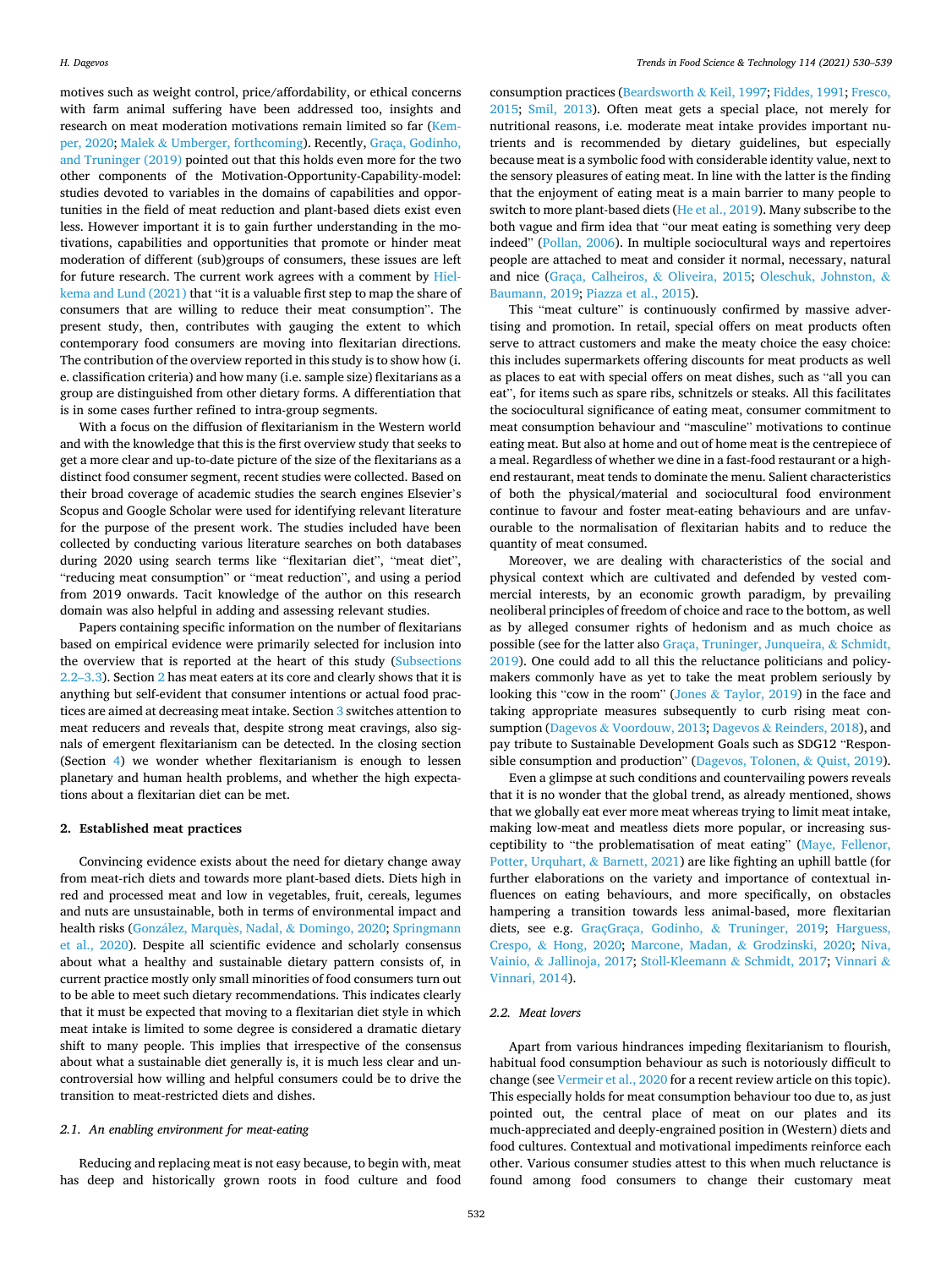<span id="page-3-0"></span>consumption pattern – and confirm in this way a remark made by [Cheah](#page-7-0)  [et al. \(2020\)](#page-7-0): "To change one's eating habits such as reducing one's meat consumption as a dietary behaviour is extremely challenging." Carnivorous consumer unwillingness to dietary change into more flexitarian directions is not encouraged as long as many consumers turn out to be relatively unaware of environmental and health-related reasons to do so (systematic reviews on this issue are: Hartmann & [Siegrist, 2017;](#page-8-0) [San](#page-9-0)[chez-Sabate](#page-9-0)  $\&$  Sabaté, 2019) – reasons that are so clearly spoken out in scholarly discourse.

An early study by Lea and co-authors (2006) already obtained results which, in retrospect, turn out to prelude to findings of later studies, as it was found that 58 per cent of the 415 Australian survey respondents neither considered changing their food behaviour in favour of a more plant-based diet nor defined their current food behaviour problematic. This study concluded "that a large proportion of the population is not yet ready to consume a more plant-based diet" ([Lea, Crawford,](#page-8-0) & Worsley, [2006\)](#page-8-0), with only a tiny fraction (2 per cent) of the studied population actually seeking to make dietary shifts into this direction. Similar conclusions have been drawn since then. For example in a Finnish study by [Latvala et al. \(2012\)](#page-8-0) examining meat consumption patterns. This research found a large consumer segment (48 per cent) consisting of respondents who had no intention whatsoever to change their established meat consumption pattern. In a recent Danish study by [Hielkema](#page-8-0)  [and Lund \(2021\)](#page-8-0) a majority consumer group of 57 per cent were unwilling to reduce their meat intake. A Belgian study by [Vanhonacker,](#page-9-0)  [Van Loo, Gellynck, and Verbeke \(2013\)](#page-9-0) identified among its five distinct consumer segments based on meat consumption frequency two segments (representing 41 per cent of the sample) with high levels of meat consumption and unreadiness to shift away from their meat-rich diets. In a similar vein, considerable opposition of participants to break away from prevalent meat-eating conventions in favour of a reduced meat diet have been found in other studies as well. For example, studies conducted in respectively New Zealand ([Lentz et al., 2018](#page-8-0); [Tucker, 2014](#page-9-0)), the Netherlands (Schösler, de Boer, & [Boersema, 2012; Verain et al., 2015\)](#page-9-0) and Scotland [\(Macdiarmid, Douglas,](#page-8-0) & Campbell, 2015) all suggest that it will be hard to reduce meat intake and shift away from meat-centred diets as the evidence indicates that many consumers express considerable doubt or even resistance to moderating personal meat consumption. Corresponding findings are provided in more recent studies.

An Australian study from 2019, for instance, yields a consistent finding to the idea that many consumers are meat lovers and have low willingness to change meat consumption behaviour in terms of reducing or replacing meat: a large fraction (55 per cent) of the respondents state that they like to consume meat as they are used to do and have no intention to change their high meat consumption in the near future (Marinova & [Bogueva, 2019\)](#page-8-0). Among the 287 meat-eating respondents in another Australian study from 2019, the largest group (46 per cent) turned out to be the so-called committed meat eaters who are unwilling to reduce their meat consumption or to consider to replace meat by making changes towards more plant-based protein consumption ([Malek,](#page-8-0)  Umberger, & [Goddard, 2019b\)](#page-8-0). A follow-up study found that approximately 75 percent of the sample identified as so-called unrestricted omnivores, which are participants with strong dietary preferences for meat and animal-source foods generally and corresponding consumption frequencies (Malek & [Umberger, 2021\)](#page-8-0).

In two Canadian studies performed by [Lacroix and Gifford \(2019](#page-8-0); [2020\)](#page-8-0) the largest consumer group (47 per cent and 49 per cent respectively), labelled as strong-hindrance meat eaters, consists of meat-attached individuals who eat meat frequently, hardly opt for eating plant-based meals and are not inclined to incorporate more meat-free days in their diet. Consumer unwillingness to change personal meat consumption patterns into more flexitarian directions also results from other current research. A 2020 systematic literature review by [Harguess et al. \(2020\)](#page-8-0) confirms that it is still valid today to realise that consumers continue to have strong preferences for meat: this study demonstrates clearly that reducing meat consumption and altering

intentions to do so appear to be not self-evident to contemporary food consumers. In accordance, recent studies also found that a majority of participating consumers reported no change in their meat consumption frequency ([Dagevos, 2014;](#page-7-0) [Horgan, Scalco, Craig, Whybrow,](#page-8-0) & Mac[diarmid, 2019;](#page-8-0) Malek & [Umberger, 2021; Malek et al., 2019b](#page-8-0)).

Studies in the neighbouring countries Germany and Switzerland found respectively that more than half of the German population studied consumed more meat than recommended by the German Nutrition Society (almost three-quarters of the male participants and less than half of the women were classified high meat consumers eating meat above the recommended level) ([Koch, Heuer, Krems,](#page-8-0) & Claupein, 2019), and almost a quarter of the respondents from the Swiss city of Lucerne had never considered reducing their meat consumption ([Weibel, Ohnmacht,](#page-9-0)  Schaffner, & [Kossmann, 2019\)](#page-9-0), while another Swiss study demonstrated that a vast majority (82 per cent) of the respondents' (self-reported) meat intake amply exceeded recommended meat consumption levels ([Hagmann, Siegrist,](#page-8-0) & Hartmann, 2019).

Overall, the above-mentioned results underpin the conclusion of a literature review by [Hartmann and Siegrist \(2017\):](#page-8-0) "consumer's willingness to reduce their meat consumption is generally low" (see also Hartmann & [Siegrist, 2020\)](#page-8-0).

## **3. Emergent flexitarianism**

The other side of such results, however, is that simultaneously a portion of present-day food consumers are purposefully reducing their meat consumption without eliminating meat and becoming a vegetarian or vegan. Although it is unknown how many flexitarians already existed in recent history (for one reason because the term as such was not used, and the modest number of related studies around the last turn of the century spoke about partial-, pseudo- or semi-vegetarians – see [Verain](#page-9-0)  [et al., 2015\)](#page-9-0), since the last decade a blossoming field of research adds to a body of evidence that flexitarians constitute a genuine food consumer segment. Empirical studies from various countries, ranging from several European countries to Australia and New Zealand to Canada and the United States, found that a considerable amount of food consumers regularly abstain from meat for several days per week. The notions of flexitarianism and flexitarian have also started to appear in the titles of scientific work (e.g. [Cliceri, Spinelli, Dinnella, Prescott,](#page-7-0) & Monteleone, [2018;](#page-7-0) Curtain & [Grafenauer, 2019](#page-7-0); [Dagevos, 2016](#page-7-0); Dagevos & [Reinders,](#page-7-0)  [2018; Derbyshire, 2017;](#page-7-0) [Duckett, Lorenzo-Arribas, Horgan,](#page-7-0) & Conniff, [2020;](#page-7-0) [Forestell, 2018](#page-8-0); Kemper & [White, 2021](#page-8-0); [Malek; Umberger,](#page-8-0)  [forthcoming;](#page-8-0) Raphaely & [Marinova, 2014](#page-8-0); [Spencer, Cienfuegos,](#page-9-0) & [Guinard, 2018](#page-9-0); Verain Dagevos, & [Jaspers, forthcoming; Wozniak et al.,](#page-9-0)  [2020\)](#page-9-0).

#### *3.1. Flexitarianism: a blossoming field of study*

From the viewpoint of a recent upsurge in research on flexitarianism, it is specifically observed that the above-mentioned Finnish study finds that 13 per cent of participants has made a shift towards less meat and more vegetable consumption in the past year whereas 39 per cent of the participating consumers report that they are in the middle of a change towards decreasing their meat consumption behaviour [\(Latvala et al.,](#page-8-0)  [2012\)](#page-8-0). Likewise, the just-mentioned Australian study by [Marinova and](#page-8-0)  [Bogueva \(2019\)](#page-8-0) demonstrated that a proportion (12 per cent) of the Sydney research population has positive intentions to reduce their meat intake or exclude meat altogether. The Australian study by Malek and co-authors (2019b), in turn, found that 22 per cent of the sample comprised of willing meat reducers who adhered less to a meaty diet and declared themselves ready to make reductions in their personal meat consumption. Another relevant study by [Malek and Umberger \(2021\)](#page-8-0)  identified almost 20 per cent of their sample as meat reducers, who are accustomed to eat meat-free main meals, who believe that meat-free eating is – also nutritionally – an adequate food choice, and report to have a meat dish for dinner for three days a week at most. This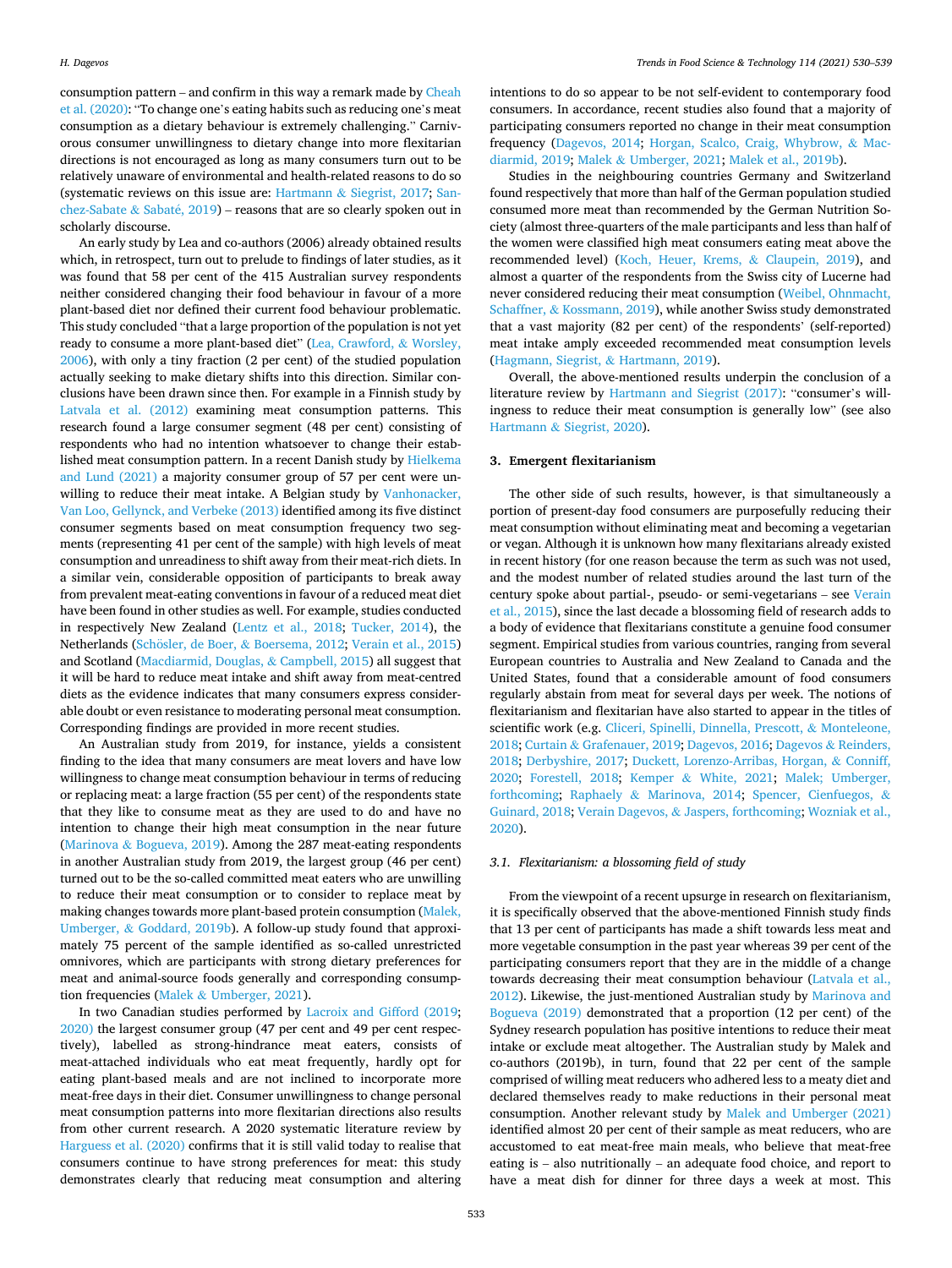<span id="page-4-0"></span>percentage is comparable with the 18.9 per cent of a sample of Australian participants in a study by [Estell, Hughes, and Grafenauer](#page-8-0)  [\(2021\)](#page-8-0) indicating that their current eating pattern was best described by the term flexitarian.

Also a study in another high-meat consumption nation, i.e. the USA ([Neff et al., 2018](#page-8-0)), discovered that a significant number of participants (66 per cent) reported reducing meat consumption, particularly reductions of red and processed meat, in comparison to three years ago. In the successive studies executed by [Lacroix and Gifford \(2019](#page-8-0); [2020\)](#page-8-0) 14 per cent (2019 study) and 11 per cent (2020 study) in the samples of adult Canadians ( $n = 355$  and  $n = 377$  respectively) were assigned to the group of meat reducers, who reported having already made conscious efforts to reduce their meat intake, and were motivated by health, ethical and environmental reasons to further change their diet. A study from New Zealand assigned 312 out of 841 respondents to the consumer group of reducers (i.e. approximately 37 per cent of the sample, that also included a consumer group ( $n = 25$ ) of so-called abstainers) (Lentz et al., [2018\)](#page-8-0). Also conducted recently in New Zealand is a qualitative study highlighting the presence of a variety of motivations to cut down on meat, resulting from discussions in six focus groups with 36 participants in total [\(Kemper, 2020\)](#page-8-0). Of a comparable explorative nature is a UK study observing a number of positive motivations, opinions and experiences related to reducing meat intake among the twenty interviewees ([Mylan, 2018\)](#page-8-0). Another recent UK-based study also hints at participants' likelihood to pursue gradual dietary changes supportive to meat reduction in everyday food consumption practices [\(Grassian, 2020\)](#page-8-0).

An exploratory Danish study, in which segmentation was based on attitudes towards adopting and eating plant-based foods, showed that 220 respondents of a total sample of 462 Danish consumers (i.e. almost 48 per cent) belonged to a segment characterised by holding positive attitudes to a plant-based diet. In addition, a majority (52 per cent) of the respondents intended to adopt a more plant-based diet ([Reipurth,](#page-8-0)  Hø[rby, Gregersen,](#page-8-0) ).

A study devoted to consumer willingness to reduce meat consumption and their willingness to shift towards a more plant-based diet found that consumers differed in their level of meat attachment ([Graça et al.,](#page-8-0)  [2015\)](#page-8-0). It was shown that consumers with lower levels of meat attachment are more inclined to change their meat dietary pattern away from meat-rich habits whereas consumers higher in meat attachment appear to eat meat more often, have stronger preferences for meat, and are less likely to restrict meat eating and to change towards a more flexitarian diet. Such findings were confirmed in a Portuguese study by Possidónio, [Prada, Graça, and Piazza \(2021\)](#page-8-0) that revealed a majority group of committed meat eaters (almost 56 percent) with a high meat attachment profile that consisted of plain positive preferences towards meat consumption and negative ones towards plant-based meat alternatives, as well as a minority cluster of consumers (26 per cent) with a lower meat attachment profile because of a dietary orientation that is less enthusiastic about eating (red) meat and more open to plant-based meat alternatives for health-oriented reasons.

A newly-published Swiss study by Wozniak and co-authors (2020) found that almost 16 per cent of the studied population from Geneva could be defined as flexitarian, and that this percentage remained stable over the period of survey from 2005 to 2017, in which each year about 1,000 adult participants were involved (adding up to a total of 10,797 participants). Much potential for flexitarianism is also suggested by another Swiss study, showing high percentages of meat reducers amongst the 1,818 respondents: more than 41 per cent reported that they occasionally eat less meat and a quarter indicated that they are in the phase of change in which consuming little to no meat is taken for granted ([Weibel et al., 2019\)](#page-9-0). A survey study performed in the Germanand French-speaking regions of Switzerland also found a substantial number of self-declared low-meat eaters: almost a third ( $n = 1296$ ) of a subsample of self-identified omnivores reported to deliberately eat little or no meat ([Hagmann et al., 2019](#page-8-0)).

This subjective self-perception, however, does not automatically

imply that meat consumption levels meet official dietary recommendations: it turned out that the self-reported meat intake of only a quarter of these self-declared low-meat consumers fell within the recommended dietary guidelines (see also Malek & [Umberger, 2021;](#page-8-0) and Subsection 3.2 below). Related research is a study by [Koch et al. \(2019\)](#page-8-0) in which low-meat consumers are defined as people who do not exceed the maximum meat intake officially recommended by national dietary guidelines. Although the word flexitarianism is not used in this German study, [Raphaely and Marinova \(2014\)](#page-8-0) specifically define flexitarianism as the reduction of individual meat consumption to recommended healthy dietary guidelines. Taken together, participants classified as low-meat eaters (n = 5404) could be identified as flexitarians and comprised more than 42 per cent of the total sample ( $n = 12,733$ ) of the second German National Nutrition Survey [\(Koch et al., 2019\)](#page-8-0). A German study by [Biermann and Rau \(2020\)](#page-7-0) came to half such a percentage: approximately 21 per cent of their 420 respondents could be labelled flexitarian. This corresponds with the percentage found by [Michel,](#page-8-0)  [Hartmann, and Siegrist \(2021\)](#page-8-0): the percentage of their German participants ( $n = 1,039$ ) who self-identified as flexitarian was 20 per cent ( $n =$ 203). In a recent survey study on cultured meat a quarter of the French respondents ( $n = 1,000$ ) and 30 per cent of the German respondents (n  $= 1,000$ ) identified as flexitarian, and unrestricted omnivores were even a minority (45 per cent) in the German sample. Additionally, almost half of the German and French meat-eating respondents intend to (further) reduce their meat intake in the near future ([Bryant, Van Nek,](#page-7-0) & Rolland, [2020\)](#page-7-0). In another recent study in several countries [\(Michel, Knaapilia,](#page-8-0)  Hartmann & [Siegrist, 2021](#page-8-0)) it was observed that a quarter (24.7 per cent) of the German and around a sixth (15.9 per cent) of the French respondents indicated that the term flexitarian best described their diet. The UK was also included in this study: out of 562 only 61 (10.9 per cent) of the UK participants indicated that flexitarian is the best term to express their diet style.

### *3.2. Identifying different flexitarians*

In the above-mentioned studies no differences were made between meat reducers or flexitarians in terms of stages of willingness and commitment to reduced meat consumption. In the following studies differences between flexitarians were made.

In a sample ( $n = 2055$ ) representative of the French adult population, flexitarians were differentiated from so-called "pro-flexitarians" [\(De](#page-7-0)  [Gavelle et al., 2019](#page-7-0)). A difference between the group of 129 flexitarians (6.3 per cent) and the group of 381 pro-flexitarians (18.2 per cent) is that the first have moderated their consumption of red and processed meat more substantially than the medium meat-eating pro-flexitarians. Other differences are that pro-flexitarians do not declare themselves flexitarians per se but nonetheless are seriously considering reducing their meat intake (particularly beef and pork) in favour of higher intake of plant-based foods (particularly vegetables and legumes) primarily for environmental sustainability reasons, while flexitarians are already more used to consume meatless dishes and are motivated to follow a less animal-based and more plant-based diet primarily for personal health and animal welfare reasons.

In line with the above-mentioned Belgian study by [Vanhonacker](#page-9-0)  [et al. \(2013\)](#page-9-0) that also identified a consumer segment with relatively low meat consumption frequency – the so-called Active segment covered 19 per cent of a sample of 221 Flemish respondents – De Backer and Hudders, in turn, emphasised that flexitarians constitute a separate group of consumers (De Backer & [Hudders, 2015](#page-7-0)) that could also be split into a group of semi-vegetarians whose meat-intake frequency is two days a week at the most, and a group of light semi-vegetarians who are identified by eating meat three days a week or more ([De Backer](#page-7-0) & [Hudders, 2014\)](#page-7-0). The flexitarians in the 2015-study comprised 28 per cent of the sample. This percentage is close to what [Bryant and Sanc](#page-7-0)[torum \(2021\)](#page-7-0) more recently reported: around a third of the Belgian consumers self-identified flexitarian in their two waves survey of 2019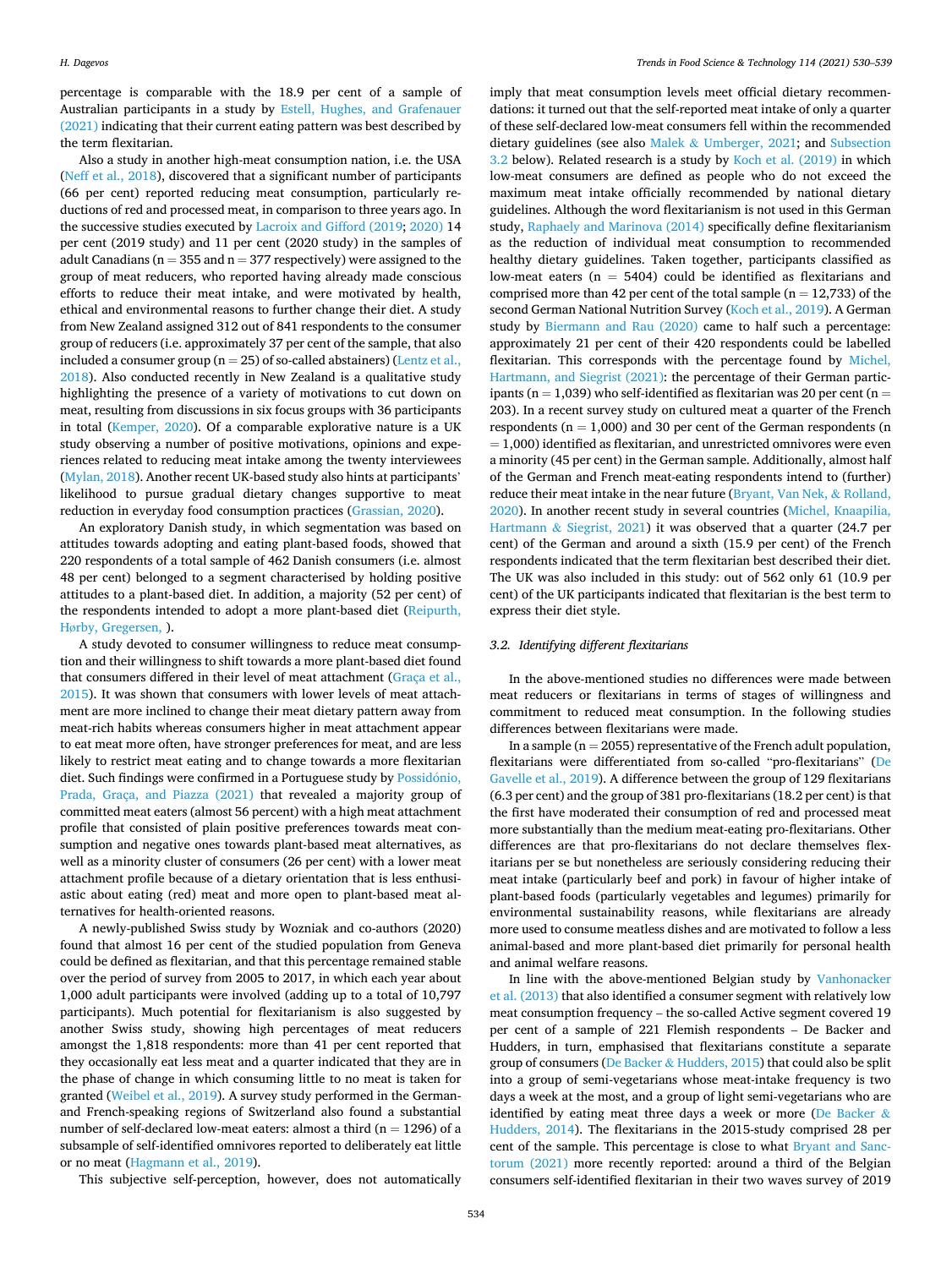# <span id="page-5-0"></span>and 2020.

Notably, this distinction criterion of meat frequency was also used in Dutch studies in which flexitarians were distinguished in different segments based either entirely or partly on the frequency of meat eating (Dagevos & [Voordouw, 2013](#page-7-0); [Verain et al., 2015\)](#page-9-0). Particularly the study executed by [Verain et al. \(2015\)](#page-9-0) revealed that next to dominant consumer clusters of so-called light and medium flexitarians with higher meat consumption frequencies, more positive attitudes to eating meat and less appreciation of meatless meals, also a clear-cut consumer cluster of heavy flexitarians could be distinguished, representing consumers with relatively positive attitudes towards limiting meat consumption and meatless meals, who "practiced what they preached" by reporting relatively moderate levels of meat consumption frequency. The meat consumption frequency characteristics of light flexitarians are identical to the light semi-vegetarians who mildly reduce their meat intake by having one or two meatless days a week. The segment that is termed semi-vegetarians in the Belgian study by De Backer and Hudders is closely related to more meat-reduced diets of medium and heavy flexitarians who figure in Dutch studies.

Data obtained in 2011 showed that flexitarianism consists of different forms or levels, ranging from minor adjustments to regular meat consumption patterns to more structural departure from routinised meat eating practices (Dagevos & [Voordouw, 2013;](#page-7-0) [Verain et al., 2015](#page-9-0)). Successive survey research conducted in 2019 confirmed this [\(Verain](#page-9-0)  [et al., forthcoming\)](#page-9-0). However, it was simultaneously found that the percentage of heavy flexitarians (classification based on a self-reported weekly meat consumption frequency of 1 or 2 times per week meat for dinner) decreased from more than 15 per cent in 2011 to less than 10 per cent in 2019, while the percentage of light flexitarians (based on a meat frequency of 5 or 6 times per week meat for dinner) increased from 36 per cent in 2011 to 41 per cent. Such figures contribute to a slightly higher average in the number of days in which meat was eaten at dinner: from 4.6 days a week (2011) to 4.8 days a week (2019). And this outcome could be reconciled with the fact that per capita meat consumption in the Netherlands has been stable between 2011 and 2019 at approximately 39 kg. All this suggests that flexitarianism has made little progress in the past 10 years – at least, when it comes to overt behaviour.

Counterbalancing results are that medium flexitarians (half of the week a meatless dinner) turned out to be group of considerable and constant size (comprising about 30 per cent of the samples in 2011 and 2019), and that many Dutch food consumers described themselves as flexitarian. In comparison to 2011, when only 13 per cent of the Dutch meat-eating consumers identified themselves as flexitarian, this percentage rose substantially to almost 43 per cent in 2019. The paradoxical results of a rising flexitarian self-identification in combination with high and stable levels of self-reported number of days in which meat is eaten, is confirmed by another recent Dutch study [\(Onwezen, Kunz, Dagevos,](#page-8-0)  & [Verain, 2020](#page-8-0)).

Two other recent studies reported intra-group differences among flexitarians. By using a stages of behavioural change approach, [Hiel](#page-8-0)[kema and Lund \(2021\)](#page-8-0) divided meat reducers into a subgroup of meat reducers in the fourth and fifth stage of change respectively. The fourth stage is the action stage and refers to a recent change in new behaviour. The fifth and final stage is the stage of maintenance in which new behaviour has been implemented. In this stage eating meat-free hot meals have become part of habitual food consumption behaviour resulting in substantial reduction in meat intake, according to the authors' estimate. Meat reducers in the action stage comprised 13.3 per cent of the total sample ( $n = 1005$ ), and meat reducers in the maintenance stage covered 14.3 per cent.

An Australian study by [Malek and Umberger \(forthcoming\)](#page-8-0)  concentrated specifically on flexitarians. Hence, the sample of this study  $(n = 717)$  contained only flexitarian consumers, not omnivores or vegetarians. Based on differences in meat consumption frequency three subgroups were distinguished. The flexitarians who reported the highest level of meat restriction (a meat consumption pattern that included 1–3

times meat per month on average) were termed heavy meat reducers (13 per cent of the flexitarian sample). Moderate meat reducers, in turn, consist a larger subgroup (36 per cent) and, on average, eat weekly two times a meal with meat. Light meat reducers are the largest subgroup (50 per cent) and maintain the lowest level of meat restriction (eating meat for at least 4 days/week, on average). This segment of light meat reducers is further subdivided by Malek and Umberger into three distinct subsegments showing different flexitarian dietary patterns (i.e. higher meat consumption frequency, differences in types of meat eaten). Light meat reducers turned out to differ in their consumption frequency of meat and/or eating habits concerning the consumption of specific types of meat. Such a subdivision reveals that it is possible to identify even more heterogeneity among flexitarians. It is shown as well that it is possible to base distinctions on other classification criteria than solely on consumption frequency of meat, but also on willingness to further reduce meat intake or on motivations underlying meat moderation. This Australian study by Malek and Umberger demonstrated, for instance, that heavy meat reducers are relatively more willing to further reduce their meat consumption compared with other flexitarians, or are more motivated by animal welfare concerns to follow a flexitarian diet. The forthcoming studies by Malek and Umberger and by Verain, Dagevos and Jaspers have in common that both are aiming at further exploring intra-group distinctions among flexitarian consumers in more sophisticated ways.

#### *3.3. Flexitarians found*

Extant literature on meat consumption demonstrated unmistakably that the strength and priority of food consumers' receptivity to meat moderation vary, not only between passionate meat lovers and dedicated flexitarians but also among flexitarians. Flexitarians appear to be not necessarily a unified group but rather constitute different groups. Mostly amid a majority of devoted meat eaters, current research is providing increasing evidence for the presence of a distinct category of flexitarians. [Table 1](#page-6-0) displays a global overview of our exploratory search for flexitarians in recent studies.

#### **4. A few closing conclusions and reflections on flexitarianism**

In our objective to find flexitarians we came across multiple recent studies from various affluent countries revealing that flexitarianism is not a fringe behaviour. Consumer studies in recent years yield to the overall view that in various high-income countries segments of contemporary food consumers are somehow changing their meat eating behaviour and restricting their intake. Flexitarians were found, the diffusion of flexitarianism is underway – regardless of the finding that current studies also hint at meat as the centrepiece of a meal and confirm the presence of large consumer groups who are deeply attached to meat and have little-to-no intention to change their habitual consumption pattern with high meat rates. Moreover, the latter helps to distinguish flexitarians as food consumers who curtail their meat intake by abstaining from eating meat occasionally without fully abandoning meat.

Flexitarians turned out to exist as a distinct middle category in between unrestricted meat aficionados and full meat avoiders. This outcome accords with other current findings (Kemper & [White, 2021](#page-8-0); Malek & [Umberger, 2021](#page-8-0); [Rosenfeld, Rothgerber,](#page-8-0) & Tomiyama, 2020a, [2020b\)](#page-9-0). Simultaneously, flexitarians are not a homogeneous group per se. Flexitarianism is not a uniform food style; not a strict diet. Flexitarianism is about eating meat in moderation, but the degree in which differs – the variable definition of flexitarianism, as indicated in [Sub](#page-1-0)[section 1.1](#page-1-0) and further illustrated in Section [3](#page-3-0) and [Table 1](#page-6-0), also allows this variety among flexitarians who differ in their motivations and support for meat-reduced diets. Two avenues of research open up. One on studying motivational, psychological and demographical differences between flexitarians and meat lovers on the one hand and vegetarians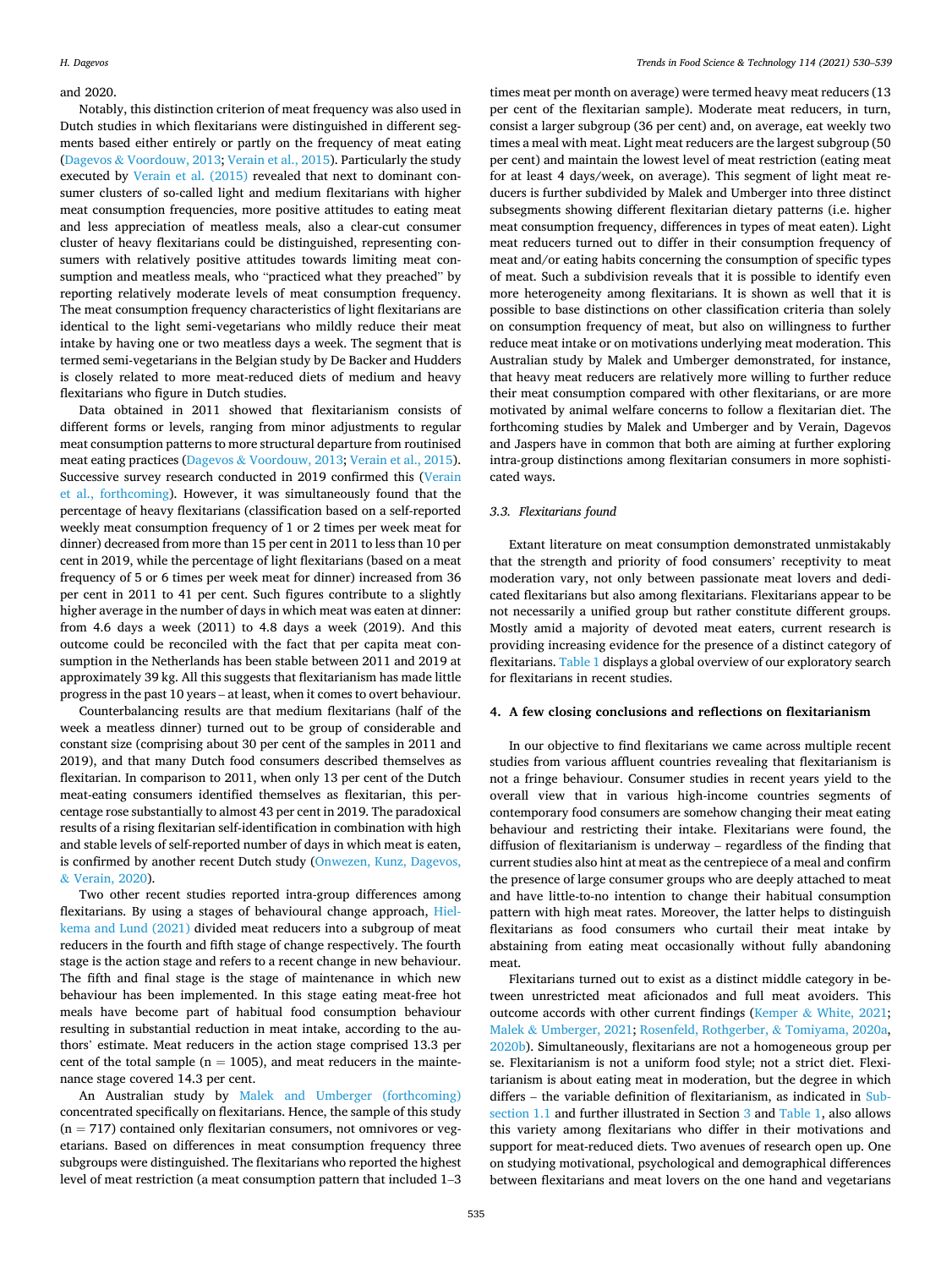# <span id="page-6-0"></span>**Table 1**

# Flexitarians found in recent studies.

| icanamano rounu in recent studico.          |                    |                                                                                                                                                                                                                                                                                                                                                         |                           |                                                                                                                                                                |
|---------------------------------------------|--------------------|---------------------------------------------------------------------------------------------------------------------------------------------------------------------------------------------------------------------------------------------------------------------------------------------------------------------------------------------------------|---------------------------|----------------------------------------------------------------------------------------------------------------------------------------------------------------|
| Study                                       | Country            | Definition/classification based on                                                                                                                                                                                                                                                                                                                      | Sample size (n)           | Flexitarians found<br>(rounded % of sample)                                                                                                                    |
| <b>Marinova and Bogueva</b><br>(2019)       | Australia          | Positive intentions to reduce meat intake or exclude meat completely.                                                                                                                                                                                                                                                                                   | 380                       | 12                                                                                                                                                             |
| Malek et al. (2019b)                        | Australia          | Self-reported willingness to reduce meat and ready to make further reductions in<br>personal meat consumption.                                                                                                                                                                                                                                          | 287                       | 22                                                                                                                                                             |
| Malek and Umberger<br>(2021)                | Australia          | Having a meat dish for dinner for three days a week at most: used to eat meat-free<br>main meals.                                                                                                                                                                                                                                                       | 2,797                     | 20                                                                                                                                                             |
| Malek & Umberger<br>(forthcoming)           | Australia          | Self-reported meat consumption frequency, consumption of specific types of meat,<br>willingness to further reduce meat intake.                                                                                                                                                                                                                          | 717 (all<br>flexitarians) | 13 (Heavy meat reducers)<br>36 (Moderate meat<br>reducers)<br>50 (Light meat reducers)                                                                         |
| Estell et al. (2021)                        | Australia          | Participants' response to short description of diet types and were asked to indicate<br>which term best describes their current diet.                                                                                                                                                                                                                   | 660                       | 19                                                                                                                                                             |
| Neff et al. (2018)                          | <b>USA</b>         | Participants described themselves as having reduced consumption of particularly<br>red and processed meat compared with previous years.                                                                                                                                                                                                                 | 1,112                     | 66                                                                                                                                                             |
| Lacroix and Gifford (2019)                  | Canada             | Participants had already made conscious efforts to reduce their meat intake, and<br>are motivated to further change to a meat-reduced diet.                                                                                                                                                                                                             | 355                       | 14                                                                                                                                                             |
| Lacroix and Gifford (2020)                  | Canada             | Segmentation on 19 profiling variables, among which were dependence on meat,<br>liking the taste of meat, health and ethical beliefs about meat, conformity, food<br>neophobia, etc.                                                                                                                                                                    | 377                       | 11                                                                                                                                                             |
| Lentz et al. $(2018)$                       | New Zealand        | Differences between food consumer groups based on a survey including questions<br>about perceived environmental friendliness of consuming less meat, motivations<br>for reduction, Meat-Attachment Questionnaire scales, Theory of Planned<br>Behaviour components, statements about government actions to promote meat<br>reduction, and demographics. | 841                       | 37                                                                                                                                                             |
| Reipurth et al. (2019)                      | Denmark            | Participants characterised by holding positive attitudes to a plant-based diet.                                                                                                                                                                                                                                                                         | 462                       | 48                                                                                                                                                             |
| Hielkema and Lund (2021)                    | Denmark            | Differences between stages of change based on food items consumed in main meals<br>per week ((red) meat, vegetarian) resulting in reduction in meat intake.                                                                                                                                                                                             | 1005                      | 13 (Meat reducers in action<br>stage)<br>14 (Meat reducers in<br>maintenance stage)                                                                            |
| Possidónio et al. (2021)                    | Portugal           | Meat-attachment profile that is more/less enthusiastic about eating (red) meat and<br>more/less open to plant-based meat alternatives.                                                                                                                                                                                                                  | 129                       | 26                                                                                                                                                             |
| Wozniak et al. (2020)                       | Switzerland        | Participants were classified on the Food Frequency Questionnaire results based on<br>multiple food items.                                                                                                                                                                                                                                               | 10,797                    | 16                                                                                                                                                             |
| Weibel et al. (2019)                        | Switzerland        | Self-reported meat consumption frequency, and agreement with consuming little<br>to no meat as normal.                                                                                                                                                                                                                                                  | 1,818                     | 41                                                                                                                                                             |
| Hagmann et al. (2019)                       | Switzerland        | Self-reported support for intentionally eating little to no meat.                                                                                                                                                                                                                                                                                       | 4,213                     | 31                                                                                                                                                             |
| Koch et al. (2019)                          | Germany            | Maximum meat intake that is officially recommended by national dietary<br>guidelines is taken as criterion to make a distinction between low-meat eaters<br>(below maximum) and heavy meat eaters (exceed maximum).                                                                                                                                     | 12,733                    | 42                                                                                                                                                             |
| Biermann and Rau (2020)                     | Germany            | Participants' self-classification in one of five dietary groups presented (vegans,<br>non-vegan vegetarians, pescetarians, flexitarians, omnivores).                                                                                                                                                                                                    | 420                       | 21                                                                                                                                                             |
| Michel et al. (2021)                        | Germany            | Participants' self-identification as flexitarian.                                                                                                                                                                                                                                                                                                       | 1,039                     | 20                                                                                                                                                             |
| Michel, Knaapila,                           | Germany            | Participants' response to brief explanation of diet style that best described the                                                                                                                                                                                                                                                                       | 567                       | 25                                                                                                                                                             |
| Hartmann, & Siegrist                        | UK                 | current eating pattern in their opinion.                                                                                                                                                                                                                                                                                                                | 562                       | 11                                                                                                                                                             |
| (2021)                                      | France             |                                                                                                                                                                                                                                                                                                                                                         | 605                       | 16                                                                                                                                                             |
| De Gavelle et al. (2019)                    | France             | Level of red and processed meat moderation, and stage of willingness to reduce<br>meat intake and to follow a less animal-based and more plant-based diet.                                                                                                                                                                                              | 2,055                     | 6 (Flexitarians)<br>18 (Pro-flexitarians)                                                                                                                      |
| De Backer and Hudders<br>(2014)             | Belgium            | Self-reported weekly meat consumption frequency.                                                                                                                                                                                                                                                                                                        | 1,556                     | 42 (Semi-vegetarians)<br>48 (Light semi-vegetarians)                                                                                                           |
| De Backer and Hudders<br>(2015)             | Belgium            | Self-reported weekly meat consumption frequency.                                                                                                                                                                                                                                                                                                        | 299                       | 28                                                                                                                                                             |
| Dagevos and Voordouw<br>(2013)              | The<br>Netherlands | Self-reported weekly meat consumption frequency.                                                                                                                                                                                                                                                                                                        | 1,253                     | 15 (Heavy flexitarians)<br>29 (Medium flexitarians)<br>36 (Light flexitarians)                                                                                 |
| Verain et al. (2015)                        | The<br>Netherlands | Differences between food consumer groups based on a survey including questions<br>concerning past, current and intended meat consumption, various questions<br>related to norms, perceptions and opinions about eating meat and meat<br>substitution.                                                                                                   | 1,253                     | 20 (Conscious flexitarians)<br>10 (Potential flexitarians)<br>39 (Unconscious<br>flexitarians)                                                                 |
| Verain, Dagevos, &<br>Jaspers (forthcoming) | The<br>Netherlands | Self-reported weekly meat consumption frequency.Identification of different<br>flexitarian segments through various meat-related psychographics, meat-related<br>questions, socio-psychological concepts, and several demographics.                                                                                                                     | 1,9791,935                | 10 (Heavy flexitarians)<br>30 (Medium flexitarians)<br>41 (Light flexitarians)14<br>(Conscious flexitarians)<br>18 (Potential flexitarians)<br>40 (Unconscious |

and vegans on the other. Current studies have already begun to explore this new avenue of research ([Hopwood, Rosenfeld, Chen,](#page-8-0) & Bleidorn, [2021;](#page-8-0) [Lentz et al., 2018](#page-8-0); Malek & [Umberger, 2021;](#page-8-0) [Rosenfeld, Roth](#page-8-0)gerber, & [Tomiyama, 2020a,](#page-8-0) 2020b). The second one has a focus on differences within the consumer group of flexitarians [\(Malek](#page-8-0) & [Umberger, forthcoming;](#page-8-0) [Verain et al., 2015](#page-9-0); [Verain, Dagevos,](#page-9-0) & Jaspers,

## [forthcoming\)](#page-9-0).

The existence of flexitarianism is positive from a sustainable and healthy diet point of view. The Introduction explained that a dietary shift away from excessive consumption of (red and processed) meat products has been linked to reducing global warming, avoiding further environmental degradation as well as associated with health benefits.

flexitarians)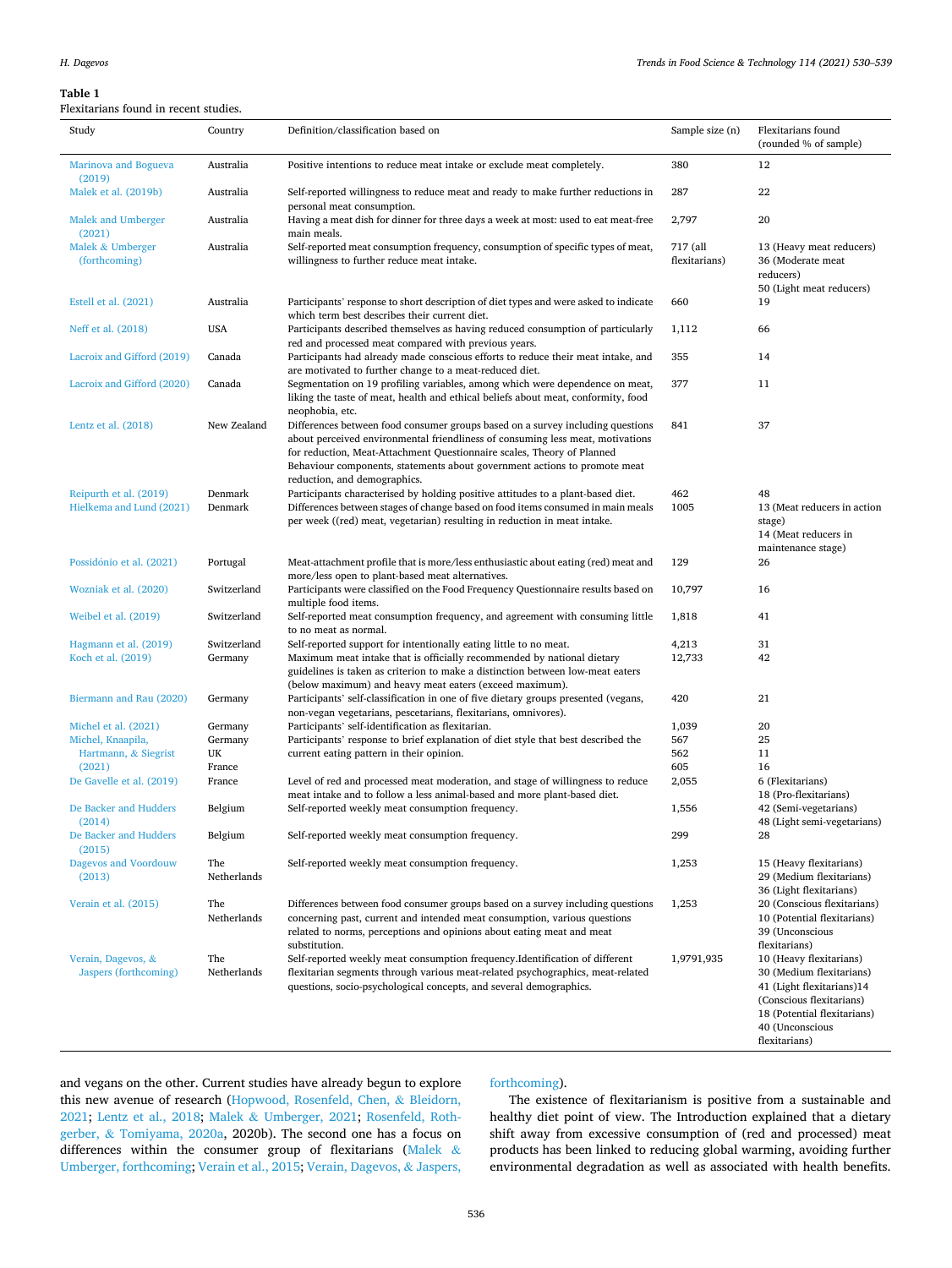<span id="page-7-0"></span>When a flexitarian diet is considered an important way to lessen the health and environmental burden of our food choices, it is unsurprising that it has received growing attention lately. Expectations have also risen because a flexitarian diet is assumed to offer a relatively easy-toimplement dietary shift. That is, unlike a more restrictive vegetarian or vegan diet a flexitarian dietary pattern implies a less strict framework that permits the consumption of modest amounts of animal-based foods. Within the spectrum of the increasing worldwide appetite for meat, the number of people who are committed to meat and really do like eating it at one end, and the lack of a major increase in the number of people who are willing to give up eating meat entirely and choose unconditionally for a vegetarian or vegan food style at the other, cutting down on meat consumption with the "flexibility" that a flexitarian diet offers becomes a feasible and reasonable "third" way to follow. Regarding the latter, [Rosenfeld et al. \(2020a\)](#page-8-0) noted: "flexitarians challenge conventionally "all or nothing" views on vegetarian versus omnivorous dietary patterns." Briefly put, flexitarianism seems digestible to many. It is unsurprising, then, that flexitarianism has been brought forward in high-profile studies as promising to achieve healthier and more sustainable eating patterns ([Springmann et al., 2018](#page-9-0); [Willett et al., 2019](#page-9-0)). Likewise, it is no surprise that the potential impact of flexitarianism on shifting the balance to lower levels of meat consumption has been recognised at an earlier stage (Dagevos & Voordouw, 2013; de Bakker & Dagevos, 2012; Raphaely & [Marinova, 2014](#page-8-0)).

However enticing a flexitarian diet may be for food consumers, and without denying that an implementation of a flexitarian diet in many wealthy countries with food abundance would be an effective tool in reducing the health and environmental burden of our global food choices, the question remains whether flexitarianism is enough. As indicated earlier (Dagevos, 2016), the answer to this question depends on one's point of view, or to paraphrase [Singer and Mason \(2006\)](#page-9-0): it depends on whether it is believed to be more appropriate to praise flexitarians for how far they have come or rather criticise them for not having gone further. Of course, these two different responses are not necessarily mutually exclusive.

The findings of this study suggest that for many contemporary food consumers flexitarianism means a modest dietary shift in meat eating. Taking this "consumption change pathway" [\(Ekins et al., 2019](#page-8-0)) does often not lead to drastic meat restrictions and the adoption of a low-meat diet. For instance, neither [Malek and Umberger \(forthcoming\)](#page-8-0) nor [Verain and colleagues \(forthcoming\)](#page-9-0) could escape the conclusion that a majority of flexitarians still consume meat on ≥3 days/week. More generally, [Subsection 3.2](#page-4-0) demonstrated that self-identified flexitarians eat meat frequently and hardly break away from routinised meat consumption patterns. Compared to 2011 it was also shown that 2019 flexitarians in the Netherlands labelled themselves more often as flexitarian but their overall level of meat restriction has decreased. This puzzling mix of self-identification and meat eating frequency suggests some kind of inflation of the notion that is unfavourable to give an affirmative answer to the question just raised. Furthermore, the studies collected in the present work show that flexitarians form a consumer segment of considerable size but represent usually a minority.

There is reason though to continue to place hope in flexitarianism because making gradual steps in food behavioural change requires less effort than following a stricter plant-based diet, and is, consequently, more readily acceptable to a greater number of consumers. A step-bystep approach is undeniably an important behavioural strategy to encourage people to alter their dietary status quo ([Hielkema](#page-8-0) & Lund, [2021; Grassian, 2020;](#page-8-0) Lacroix & [Gifford, 2020](#page-8-0); [Raghoebar, van Kleef,](#page-8-0) & [de Vet, 2020\)](#page-8-0). From a behavioural perspective flexitarianism could be beneficial because a flexitarian diet does not prescribe a major protein shift in terms of eliminating meat completely. From the perspective of the pressing human health and environmental sustainability problems – next to ethical merits regarding livestock and global food provisioning – there is need for a more radical transition in Western meat conventions than flexitarianism light. In current practice, however, flexitarianism is

frequently a matter of incremental behavioural change (limited meat moderation) rather than significant reductions in meat consumption (meat curtailment) that decisively depart from the overconsumption of meat. The latter, no doubt, is what the protein transition first and foremost stands for (Aiking & de Boer, 2020).

#### **Acknowledgements**

This research was supported by the Investment theme 'Protein Transition' of Wageningen University & Research, and the project 'Sustainable protein consumption' funded by the Dutch Ministry of Agriculture, Nature and Food Quality.

#### **References**

- [Aiking, H., & de Boer, J. \(2020\). The next protein transition.](http://refhub.elsevier.com/S0924-2244(21)00395-2/sref1) *Trends in Food Science & [Technology, 105](http://refhub.elsevier.com/S0924-2244(21)00395-2/sref1)*, 515–522.
- [Allievi, F., Vinnari, M., & Luukkanen, J. \(2015\). Meat consumption and production](http://refhub.elsevier.com/S0924-2244(21)00395-2/sref2)  [analysis of efficiency, sufficiency and consistency of global trends.](http://refhub.elsevier.com/S0924-2244(21)00395-2/sref2) *Journal of Cleaner [Production, 92](http://refhub.elsevier.com/S0924-2244(21)00395-2/sref2)*, 142–151.
- [Apostolidis, C., & McLeay, F. \(2019\). To meat or not to meat? Comparing empowered](http://refhub.elsevier.com/S0924-2244(21)00395-2/sref3) meat consumers' and anti-consumers' [preferences for sustainability labels.](http://refhub.elsevier.com/S0924-2244(21)00395-2/sref3) *Food [Quality and Preference, 77](http://refhub.elsevier.com/S0924-2244(21)00395-2/sref3)*, 109–122.
- [de Bakker, E., & Dagevos, H. \(2012\). Reducing meat consumption in today](http://refhub.elsevier.com/S0924-2244(21)00395-2/sref4)'s consumer [society: Questioning the citizen-consumer gap.](http://refhub.elsevier.com/S0924-2244(21)00395-2/sref4) *Journal of Agricultural and [Environmental Ethics, 25](http://refhub.elsevier.com/S0924-2244(21)00395-2/sref4)*, 877–894.
- Beardsworth, A., & Keil, T. (1997). *[Sociology on the menu: An invitation to the study of food](http://refhub.elsevier.com/S0924-2244(21)00395-2/sref5)  and society*[. London: Routledge](http://refhub.elsevier.com/S0924-2244(21)00395-2/sref5).
- [Bianchi, F., Garnett, E., Dorsel, C., Aveyard, P., & Jebb, S. A. \(2018\). Restructuring](http://refhub.elsevier.com/S0924-2244(21)00395-2/sref6) [physical micro-environments to reduce the demand for meat: A systematic review](http://refhub.elsevier.com/S0924-2244(21)00395-2/sref6)  [and qualitative comparative analysis.](http://refhub.elsevier.com/S0924-2244(21)00395-2/sref6) *Lancet Planetary Health, 2*, e384–397.
- [Biermann, G., & Rau, H. \(2020\). The meaning of meat: \(Un\)sustainable eating practices](http://refhub.elsevier.com/S0924-2244(21)00395-2/sref7)  [at home and out of home.](http://refhub.elsevier.com/S0924-2244(21)00395-2/sref7) *Appetite, 153*, 104730.
- [de Boer, J., & Aiking, H. \(2011\). On the merits of plant-based proteins for global food](http://refhub.elsevier.com/S0924-2244(21)00395-2/sref8)  [security: Marrying macro and micro perspectives.](http://refhub.elsevier.com/S0924-2244(21)00395-2/sref8) *Ecological Economics, 70*, [1259](http://refhub.elsevier.com/S0924-2244(21)00395-2/sref8)–1265.
- [Bryant, C., & Sanctorum, H. \(2021\). Alternative proteins, evolving attitudes: Comparing](http://refhub.elsevier.com/S0924-2244(21)00395-2/sref9)  [consumer attitudes to plant-based and cultured meat in Belgium in two consecutive](http://refhub.elsevier.com/S0924-2244(21)00395-2/sref9)  years. *[Appetite, 161](http://refhub.elsevier.com/S0924-2244(21)00395-2/sref9)*, 105161.
- [Bryant, C., Van Nek, L., & Rolland, N. C. M. \(2020\). European markets for cultured meat:](http://refhub.elsevier.com/S0924-2244(21)00395-2/sref10)  [A comparison of Germany and France.](http://refhub.elsevier.com/S0924-2244(21)00395-2/sref10) *Foods, 9*, 1152.
- [Cheah, I., Shimul, A. S., Liang, J., & Phau, I. \(2020\). Drivers and barriers toward reducing](http://refhub.elsevier.com/S0924-2244(21)00395-2/sref11)  [meat consumption.](http://refhub.elsevier.com/S0924-2244(21)00395-2/sref11) *Appetite, 149*, Article 104636.
- [Cliceri, D., Spinelli, S., Dinnella, C., Prescott, J., & Monteleone, E. \(2018\). The influence](http://refhub.elsevier.com/S0924-2244(21)00395-2/sref12)  [of psychological traits, beliefs and taste responsiveness on implicit attitudes toward](http://refhub.elsevier.com/S0924-2244(21)00395-2/sref12)  [plant- and animal-based dishes among vegetarians, flexitarians and omnivores.](http://refhub.elsevier.com/S0924-2244(21)00395-2/sref12) *Food [Quality and Preference, 68](http://refhub.elsevier.com/S0924-2244(21)00395-2/sref12)*, 276–291.
- [Curtain, F., & Grafenauer, S. \(2019\). Plant-based meat substitutes in the flexitarian age:](http://refhub.elsevier.com/S0924-2244(21)00395-2/sref13)  [An audit of products on supermarket shelves.](http://refhub.elsevier.com/S0924-2244(21)00395-2/sref13) *Nutrients, 11*, 2603.
- [Dagevos, H. \(2014\). Flexibility in the frequency of meat consumption: Empirical](http://refhub.elsevier.com/S0924-2244(21)00395-2/sref14) [evidence from The Netherlands.](http://refhub.elsevier.com/S0924-2244(21)00395-2/sref14) *EuroChoices, 13*, 40–45.
- [Dagevos, H. \(2016\). Exploring flexitarianism: Meat reduction in a meat-centred food](http://refhub.elsevier.com/S0924-2244(21)00395-2/sref15) [culture. In T. Raphaely, & D. Marinova \(Eds.\),](http://refhub.elsevier.com/S0924-2244(21)00395-2/sref15) *Impact of meat consumption on health [and environmental sustainability](http://refhub.elsevier.com/S0924-2244(21)00395-2/sref15)* (pp. 233–243). Hershey, PA: IGI Global.
- [Dagevos, H., & Reinders, M. J. \(2018\). Flexitarianism and social marketing: Reflections](http://refhub.elsevier.com/S0924-2244(21)00395-2/sref16)  [on eating meat in moderation. In D. Bogueva, D. Marinova, & T. Raphaely \(Eds.\),](http://refhub.elsevier.com/S0924-2244(21)00395-2/sref16)  *[Handbook of research on social marketing and its influence on animal origin food product](http://refhub.elsevier.com/S0924-2244(21)00395-2/sref16)  consumption* (pp. 105–[120\). Hershey, PA: IGI Global.](http://refhub.elsevier.com/S0924-2244(21)00395-2/sref16)
- [Dagevos, H., Tolonen, E., & Quist, J. \(2019\). Building a market for new meat alternatives:](http://refhub.elsevier.com/S0924-2244(21)00395-2/sref17)  [Business activity and consumer appetite in The Netherlands. In D. Bogueva,](http://refhub.elsevier.com/S0924-2244(21)00395-2/sref17) [D. Marinova, T. Raphaely, & K. Schmidinger \(Eds.\),](http://refhub.elsevier.com/S0924-2244(21)00395-2/sref17) *Environmental, health, and [business opportunities in the new meat alternatives market](http://refhub.elsevier.com/S0924-2244(21)00395-2/sref17)* (pp. 183–210). Hershey, PA: [IGI Global.](http://refhub.elsevier.com/S0924-2244(21)00395-2/sref17)
- [Dagevos, H., & Voordouw, J. \(2013\). Sustainability and meat consumption: Is reduction](http://refhub.elsevier.com/S0924-2244(21)00395-2/sref18)  realistic? *[Sustainability: Science, Practice and Policy, 9](http://refhub.elsevier.com/S0924-2244(21)00395-2/sref18)*, 60–69.
- [De Backer, C. J. S., & Hudders, L. \(2014\). From meatless Mondays to meatless Sundays:](http://refhub.elsevier.com/S0924-2244(21)00395-2/sref19)  [Motivations for meat reduction among vegetarians and semi-vegetarians who mildly](http://refhub.elsevier.com/S0924-2244(21)00395-2/sref19)  [or significantly reduce their meat intake.](http://refhub.elsevier.com/S0924-2244(21)00395-2/sref19) *Ecology of Food and Nutrition, 53*, 639–657.
- [De Backer, C. J. S., & Hudders, L. \(2015\). Meat morals: Relationship between meat](http://refhub.elsevier.com/S0924-2244(21)00395-2/sref20) [consumption consumer attitudes towards human and animal welfare and moral](http://refhub.elsevier.com/S0924-2244(21)00395-2/sref20)  behavior. *[Meat Science, 99](http://refhub.elsevier.com/S0924-2244(21)00395-2/sref20)*, 68–74.
- [De Gavelle, E., Davidenko, O., Fouillet, H., Delarue, J., Darcel, N., Huneau, J.-F., et al.](http://refhub.elsevier.com/S0924-2244(21)00395-2/sref21) [\(2019\). Self-declared attitudes and beliefs regarding protein sources are a good](http://refhub.elsevier.com/S0924-2244(21)00395-2/sref21)  [prediction of the degree of transition to a low-meat diet in France.](http://refhub.elsevier.com/S0924-2244(21)00395-2/sref21) *Appetite, 142*, [Article 104345](http://refhub.elsevier.com/S0924-2244(21)00395-2/sref21).
- [Derbyshire, E. J. \(2017\). Flexitarian diets and health: A review of the evidence-based](http://refhub.elsevier.com/S0924-2244(21)00395-2/sref22) literature. *[Frontiers in Nutrition, 3](http://refhub.elsevier.com/S0924-2244(21)00395-2/sref22)*, 55.
- Duckett, D. G., Lorenzo-Arribas, A., Horgan, G., & Conniff, A. (2020). Amplification without the event: The rise of the flexitarian. *Journal of Risk Research*. [https://doi.](https://doi.org/10.1080/13669877.2020.1800066)  [org/10.1080/13669877.2020.1800066](https://doi.org/10.1080/13669877.2020.1800066)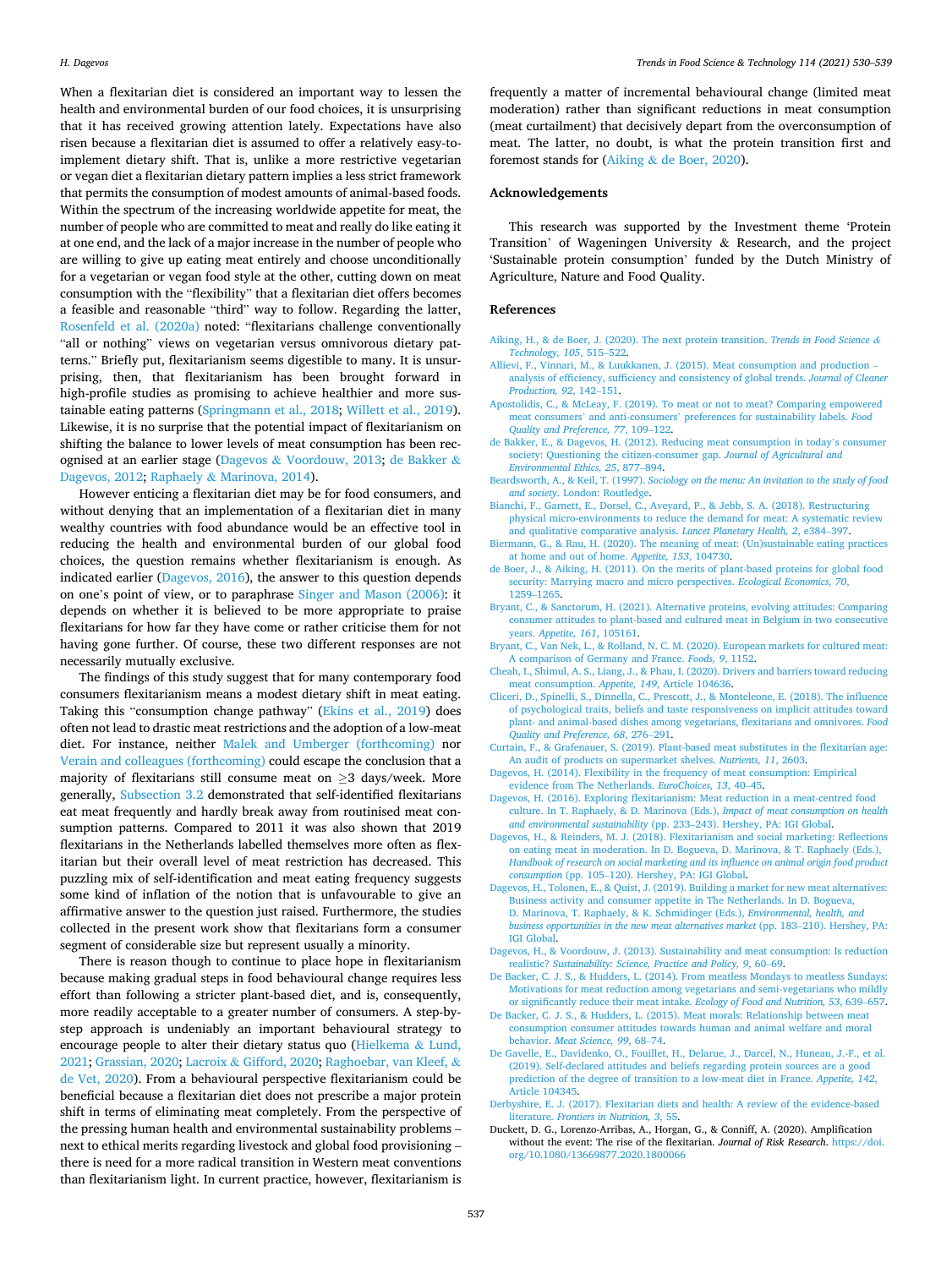#### <span id="page-8-0"></span>*H. Dagevos*

[Ekins, P., Gupta, J., & Boileau, P. \(Eds.\). \(2019\).](http://refhub.elsevier.com/S0924-2244(21)00395-2/sref24) *Global environment outlook* – *GEO 6: Healthy planet, healthy people*[. Cambridge: Cambridge University Press/United](http://refhub.elsevier.com/S0924-2244(21)00395-2/sref24) [Nations Environment Programme \(UNEP\)](http://refhub.elsevier.com/S0924-2244(21)00395-2/sref24).

[Estell, M., Hughes, J., & Grafenauer, S. \(2021\). Plant protein and plant-based meat](http://refhub.elsevier.com/S0924-2244(21)00395-2/sref25)  [alternatives: Consumer and nutrition professional attitudes and perceptions.](http://refhub.elsevier.com/S0924-2244(21)00395-2/sref25) *[Sustainability, 13](http://refhub.elsevier.com/S0924-2244(21)00395-2/sref25)*, 1478.

Fiddes, N. (1991). *[Meat: A natural symbol](http://refhub.elsevier.com/S0924-2244(21)00395-2/sref26)*. London: Routledge.

- Forestell, C. A. (2018). Flexitarian diet and weight control: Healthy or risky eating behavior? *Frontiers in Nutrition, 5*. <https://doi.org/10.3389/fnut.2018.00059>
- [Forestell, C. A., Spaeth, A. M., & Kane, S. A. \(2012\). To eat or not to eat red meat: A closer](http://refhub.elsevier.com/S0924-2244(21)00395-2/sref28)  [look at the relationship between restrained eating and vegetarianism in college](http://refhub.elsevier.com/S0924-2244(21)00395-2/sref28)  females. *[Appetite, 58](http://refhub.elsevier.com/S0924-2244(21)00395-2/sref28)*, 319–325.
- Fresco, L. O. (2015). *[Hamburgers in paradise: The stories behind the food we eat](http://refhub.elsevier.com/S0924-2244(21)00395-2/sref29)*. Princeton: [Princeton University Press](http://refhub.elsevier.com/S0924-2244(21)00395-2/sref29).
- [Garnett, T., Mathewson, S., Angelides, P., & Borthwick, F. \(2015\).](http://refhub.elsevier.com/S0924-2244(21)00395-2/sref30) *Policies and actions to shift eating patterns: What works?* – *[a review of the evidence of the effectiveness of](http://refhub.elsevier.com/S0924-2244(21)00395-2/sref30) [interventions aimed at shifting diets in more sustainable and healthy directions](http://refhub.elsevier.com/S0924-2244(21)00395-2/sref30)*. Oxford: [Food Climate Research Network/Chatham House](http://refhub.elsevier.com/S0924-2244(21)00395-2/sref30).
- [Godfray, H. C. J., Aveyard, P., Garnett, T., Hall, J. W., Key, T. J., Lorimer, J., et al.](http://refhub.elsevier.com/S0924-2244(21)00395-2/sref31)  [\(2018\). Meat consumption, health, and the environment.](http://refhub.elsevier.com/S0924-2244(21)00395-2/sref31) *Science, 361*, 243.
- González, N., Marquès, M., Nadal, M., & Domingo, J. L. (2020). Meat consumption: [Which are the current global risks? A review of recent \(2010](http://refhub.elsevier.com/S0924-2244(21)00395-2/sref32)–2020) evidences. *Food [Research International, 137](http://refhub.elsevier.com/S0924-2244(21)00395-2/sref32)*, Article 109341.
- [Grassian, D. T. \(2020\). The dietary behaviors of participants in UK-based meat reduction](http://refhub.elsevier.com/S0924-2244(21)00395-2/sref33)  and vegan campaigns – [a longitudinal, mixed-methods study.](http://refhub.elsevier.com/S0924-2244(21)00395-2/sref33) *Appetite, 154*, Article [104788](http://refhub.elsevier.com/S0924-2244(21)00395-2/sref33).
- [Graça, J., Calheiros, M. M., & Oliveira, A. \(2015\). Attached to meat?: \(Un\)willingness](http://refhub.elsevier.com/S0924-2244(21)00395-2/sref34)  [and intentions to adopt a more plant-based diet.](http://refhub.elsevier.com/S0924-2244(21)00395-2/sref34) *Appetite, 95*, 113–125.

[Graça, J., Godinho, C. A., & Truninger, M. \(2019a\). Reducing meat consumption and](http://refhub.elsevier.com/S0924-2244(21)00395-2/sref35)  [following plant-based diets: Current evidence and future directions to inform](http://refhub.elsevier.com/S0924-2244(21)00395-2/sref35)  [integrated transitions.](http://refhub.elsevier.com/S0924-2244(21)00395-2/sref35) *Trends in Food Science & Technology, 91*, 380–390.

[Graça, J., Truninger, M., Junqueira, L., & Schmidt, L. \(2019b\). Consumption orientations](http://refhub.elsevier.com/S0924-2244(21)00395-2/sref36)  [may support \(or hinder\) transitions to more plant-based diets.](http://refhub.elsevier.com/S0924-2244(21)00395-2/sref36) *Appetite, 140*, 19–26.

Gwozdz, W., Reisch, L. A., & Thø[gersen, J. \(2020\). Behaviour change for sustainable](http://refhub.elsevier.com/S0924-2244(21)00395-2/sref37) consumption. *[Journal of Consumer Policy, 43](http://refhub.elsevier.com/S0924-2244(21)00395-2/sref37)*, 249–253.

[Hagmann, D., Siegrist, M., & Hartmann, C. \(2019\). Meat avoidance: Motives, alternative](http://refhub.elsevier.com/S0924-2244(21)00395-2/sref38)  [proteins and diet quality in a sample of Swiss consumers.](http://refhub.elsevier.com/S0924-2244(21)00395-2/sref38) *Public Health Nutrition, 22*, [2448](http://refhub.elsevier.com/S0924-2244(21)00395-2/sref38)–2459.

[Harguess, J. M., Crespo, N. C., & Hong, M. Y. \(2020\). Strategies to reduce meat](http://refhub.elsevier.com/S0924-2244(21)00395-2/sref39) [consumption: A systematic literature review of experimental studies.](http://refhub.elsevier.com/S0924-2244(21)00395-2/sref39) *Appetite, 144*, [104478](http://refhub.elsevier.com/S0924-2244(21)00395-2/sref39).

[Hartmann, C., & Siegrist, M. \(2017\). Consumer perception and behaviour regarding](http://refhub.elsevier.com/S0924-2244(21)00395-2/sref40)  [sustainable protein consumption: A systematic review.](http://refhub.elsevier.com/S0924-2244(21)00395-2/sref40) *Trends in Food Science & [Technology, 61](http://refhub.elsevier.com/S0924-2244(21)00395-2/sref40)*, 11–25.

- [Hartmann, C., & Siegrist, M. \(2020\). Our daily meat: Justification, moral evaluation and](http://refhub.elsevier.com/S0924-2244(21)00395-2/sref41)  willingness to substitute. *[Food Quality and Preference, 80](http://refhub.elsevier.com/S0924-2244(21)00395-2/sref41)*, Article 103799.
- [Hedenus, F., Wirsenius, S., & Johansson, D. J. A. \(2014\). The importance of reduced meat](http://refhub.elsevier.com/S0924-2244(21)00395-2/sref42)  [and dairy consumption for meeting stringent climate change targets.](http://refhub.elsevier.com/S0924-2244(21)00395-2/sref42) *Climate Change, 124*[, 79](http://refhub.elsevier.com/S0924-2244(21)00395-2/sref42)–91.
- [He, J., Evans, N. M., Liu, H., & Shao, S. \(2019\). A review of research on plant-based meat](http://refhub.elsevier.com/S0924-2244(21)00395-2/sref43)  [alternatives: Driving forces, history, manufacturing, and consumer attitudes.](http://refhub.elsevier.com/S0924-2244(21)00395-2/sref43) *Critical [Reviews in Food Science and Food Safety, 19](http://refhub.elsevier.com/S0924-2244(21)00395-2/sref43)*, 2639–2656.
- [Hielkema, M. H., & Lund, T. B. \(2021\). Reducing meat consumption in meat-loving](http://refhub.elsevier.com/S0924-2244(21)00395-2/sref44)  [Denmark: Exploring willingness, behavior, barriers and drivers.](http://refhub.elsevier.com/S0924-2244(21)00395-2/sref44) *Food Quality and Preference, 93*[, Article 104257.](http://refhub.elsevier.com/S0924-2244(21)00395-2/sref44)
- [Hopwood, C. J., Rosenfeld, D., Chen, S., & Bleidorn, W. \(2021\). An investigation of plant](http://refhub.elsevier.com/S0924-2244(21)00395-2/sref45)[based dietary motives among vegetarians and omnivores.](http://refhub.elsevier.com/S0924-2244(21)00395-2/sref45) *Collabra: Psychology, 7*, [Article 19010](http://refhub.elsevier.com/S0924-2244(21)00395-2/sref45).

[Horgan, G. W., Scalco, A., Craig, T., Whybrow, S., & Macdiarmid, J. L. \(2019\). Social,](http://refhub.elsevier.com/S0924-2244(21)00395-2/sref46) [temporal and situational influences on meat consumption in the UK population.](http://refhub.elsevier.com/S0924-2244(21)00395-2/sref46)  *[Appetite, 138](http://refhub.elsevier.com/S0924-2244(21)00395-2/sref46)*, 1–9.

IPCC. (2019). Chapter 5: Food security. In *[Climate Change and land: An IPCC special report](http://refhub.elsevier.com/S0924-2244(21)00395-2/sref47)  [on climate change, desertification, land degradation, sustainable land management, food](http://refhub.elsevier.com/S0924-2244(21)00395-2/sref47)  [security, and greenhouse gas fluxes in terrestrial ecosystems](http://refhub.elsevier.com/S0924-2244(21)00395-2/sref47)* (pp. 1–200). Geneva: [Intergovernmental Panel on Climate Change.](http://refhub.elsevier.com/S0924-2244(21)00395-2/sref47)

Jones, D., & Taylor, J. S. (2019). *[The cow in the room: A call for policy for sustainable diets](http://refhub.elsevier.com/S0924-2244(21)00395-2/sref48)*. [London: Feedback](http://refhub.elsevier.com/S0924-2244(21)00395-2/sref48).

[Kateman, B. \(2017\). Introduction. In B. Kateman \(Ed.\),](http://refhub.elsevier.com/S0924-2244(21)00395-2/sref49) *The reducetarian solution: How the [surprisingly simple act of reducing the amount of meat in your diet can transform your](http://refhub.elsevier.com/S0924-2244(21)00395-2/sref49) health and the planet* (pp. xv–[xviii\). New York: TarcherPerigee](http://refhub.elsevier.com/S0924-2244(21)00395-2/sref49).

[Kemper, J. A. \(2020\). Motivations, barriers, and strategies for meat reduction at different](http://refhub.elsevier.com/S0924-2244(21)00395-2/sref50)  [family lifecycle stages.](http://refhub.elsevier.com/S0924-2244(21)00395-2/sref50) *Appetite, 150*, Article 104644.

- [Kemper, J. A., & White, S. K. \(2021\). Young adult](http://refhub.elsevier.com/S0924-2244(21)00395-2/sref51)'s experience with flexitarianism: The 4Cs. *Appetite, 160*[, Article 105073](http://refhub.elsevier.com/S0924-2244(21)00395-2/sref51).
- [Koch, F., Heuer, T., Krems, C., & Claupein, E. \(2019\). Meat consumers and non-meat](http://refhub.elsevier.com/S0924-2244(21)00395-2/sref52) [consumers in Germany: A characterisation based on results of the German national](http://refhub.elsevier.com/S0924-2244(21)00395-2/sref52)  nutrition survey II. *[Journal of Nutrition Sciences, 8](http://refhub.elsevier.com/S0924-2244(21)00395-2/sref52)*, Article e21.

[Lacroix, K., & Gifford, R. \(2019\). Reducing meat consumption: Identifying group-specific](http://refhub.elsevier.com/S0924-2244(21)00395-2/sref53)  [inhibitors using latent profile analysis.](http://refhub.elsevier.com/S0924-2244(21)00395-2/sref53) *Appetite, 138*, 233–241.

- [Lacroix, K., & Gifford, R. \(2020\). Targeting interventions to distinct meat-eating groups](http://refhub.elsevier.com/S0924-2244(21)00395-2/sref54)  reduces meat consumption. *[Food Quality and Preference, 86](http://refhub.elsevier.com/S0924-2244(21)00395-2/sref54)*, Article 103997.
- [Lai, A. E., Tirotto, F. A., Pagliaro, S., & Fornara, F. \(2020\). Two sides of the same coin:](http://refhub.elsevier.com/S0924-2244(21)00395-2/sref55)  [Environmental and health concern pathways toward meat consumption.](http://refhub.elsevier.com/S0924-2244(21)00395-2/sref55) *Frontiers in Psychology, 11*[, Article 578582](http://refhub.elsevier.com/S0924-2244(21)00395-2/sref55).

#### *Trends in Food Science & Technology 114 (2021) 530–539*

- Latvala, T., Niva, M., Mäkelä, J., Pouta, E., Heikkilä, J., Kotro, J., et al. (2012). [Diversifying meat consumption patterns: Consumers](http://refhub.elsevier.com/S0924-2244(21)00395-2/sref56)' self-reported past behaviour [and intentions for change.](http://refhub.elsevier.com/S0924-2244(21)00395-2/sref56) *Meat Science, 92*, 71–77.
- [Lea, E. J., Crawford, D., & Worsley, A. \(2006\). Consumers](http://refhub.elsevier.com/S0924-2244(21)00395-2/sref57)' readiness to eat a plant-based diet. *[European Journal of Clinical Nutrition, 60](http://refhub.elsevier.com/S0924-2244(21)00395-2/sref57)*, 342–351.

[Lentz, G., Connelly, S., Mirosa, M., & Jowett, T. \(2018\). Gauging attitudes and](http://refhub.elsevier.com/S0924-2244(21)00395-2/sref58) [behaviours: Meat consumption and potential reduction.](http://refhub.elsevier.com/S0924-2244(21)00395-2/sref58) *Appetite, 127*, 230–241.

[Macdiarmid, J. L., Douglas, F., & Campbell, J. \(2015\). Eating like there](http://refhub.elsevier.com/S0924-2244(21)00395-2/sref59)'s no tomorrow: [Public awareness of the environmental impact of food and reluctance to eat less meat](http://refhub.elsevier.com/S0924-2244(21)00395-2/sref59)  [as part of a sustainable diet.](http://refhub.elsevier.com/S0924-2244(21)00395-2/sref59) *Appetite, 96*, 487–493.

Malek, L., & Umberger, W. J. (forthcoming). How flexible are flexitarians?: Examining diversity in dietary patterns, motivations and future intentions.

[Malek, L., & Umberger, W. J. \(2021\). Distinguishing meat reducers from unrestricted](http://refhub.elsevier.com/S0924-2244(21)00395-2/sref61)  [omnivores, vegetarians and vegans: A comprehensive comparison of Australian](http://refhub.elsevier.com/S0924-2244(21)00395-2/sref61) consumers. *[Food Quality and Preference, 88](http://refhub.elsevier.com/S0924-2244(21)00395-2/sref61)*, Article 104081.

[Malek, L., Umberger, W. J., & Goddard, E. \(2019a\). Is anti-consumption driving meat](http://refhub.elsevier.com/S0924-2244(21)00395-2/sref62)  [consumption changes in Australia?](http://refhub.elsevier.com/S0924-2244(21)00395-2/sref62) *British Food Journal, 121*, 123–138.

[Malek, L., Umberger, W. J., & Goddard, E. \(2019b\). Committed vs. uncommitted meat](http://refhub.elsevier.com/S0924-2244(21)00395-2/sref63) [eaters: Understanding willingness to change protein consumption.](http://refhub.elsevier.com/S0924-2244(21)00395-2/sref63) *Appetite, 138*, 115–[126](http://refhub.elsevier.com/S0924-2244(21)00395-2/sref63).

[Marcone, M. F., Madan, P., & Grodzinski, B. \(2020\). An overview of the sociological and](http://refhub.elsevier.com/S0924-2244(21)00395-2/sref64)  [environmental factors influencing eating food behavior in Canada.](http://refhub.elsevier.com/S0924-2244(21)00395-2/sref64) *Frontiers in [Nutrition, 7](http://refhub.elsevier.com/S0924-2244(21)00395-2/sref64)*, 77.

Marinova, D., & Bogueva, D. (2019). Planetary health and reduction in meat consumption. *[Sustainable Earth, 2](http://refhub.elsevier.com/S0924-2244(21)00395-2/sref65)*, 3.

Mason, P., & Lang, T. (2017). *[Sustainable diets: How ecological nutrition can transform](http://refhub.elsevier.com/S0924-2244(21)00395-2/sref66)  [consumption and the food system. Abingdon: Routledge](http://refhub.elsevier.com/S0924-2244(21)00395-2/sref66)*.

- [Mathur, M. B., Robinson, T. N., Reichling, D. B., Gardner, C. D., Nadler, J., Bain, P. A.,](http://refhub.elsevier.com/S0924-2244(21)00395-2/sref67)  [et al. \(2020\). Reducing meat consumption by appealing to animal welfare: Protocol](http://refhub.elsevier.com/S0924-2244(21)00395-2/sref67)  [for a meta-analysis and theoretical review.](http://refhub.elsevier.com/S0924-2244(21)00395-2/sref67) *Systematic Reviews, 9*, 3.
- [Maye, D., Fellenor, J., Potter, C., Urquhart, J., & Barnett, J. \(2021\). What](http://refhub.elsevier.com/S0924-2244(21)00395-2/sref68)'s the beef?: [Debating meat, matters of concern and the emergence of online issue publics.](http://refhub.elsevier.com/S0924-2244(21)00395-2/sref68) *Journal [of Rural Studies, 84](http://refhub.elsevier.com/S0924-2244(21)00395-2/sref68)*, 134–146.
- [Michel, F., Hartmann, C., & Siegrist, M. \(2021a\). Consumers](http://refhub.elsevier.com/S0924-2244(21)00395-2/sref69)' associations, perceptions [and acceptance of meat and plant-based meat alternatives.](http://refhub.elsevier.com/S0924-2244(21)00395-2/sref69) *Food Quality and Preference, 87*[, Article 104063.](http://refhub.elsevier.com/S0924-2244(21)00395-2/sref69)
- [Michel, F., Knaapila, A., Hartmann, C., & Siegrist, M. \(2021b\). A multi-national](http://refhub.elsevier.com/S0924-2244(21)00395-2/sref70)  comparison of meat eaters' [attitudes and expectations for burgers containing beef,](http://refhub.elsevier.com/S0924-2244(21)00395-2/sref70)  pea or algae protein. *[Food Quality and Preference, 91](http://refhub.elsevier.com/S0924-2244(21)00395-2/sref70)*, Article 104195.

Morris, C., Kaljonen, M., Aavik, K., Balázs, B., Cole, M., Coles, B., et al. (2021). Priorities [for social science and humanities research on the challenges of moving beyond](http://refhub.elsevier.com/S0924-2244(21)00395-2/sref71)  animal-based food systems. *[Humanities and Social Sciences Communications, 8](http://refhub.elsevier.com/S0924-2244(21)00395-2/sref71)*, 38.

[Mylan, J. \(2018\). Sustainable consumption in everyday life: A qualitative study of UK](http://refhub.elsevier.com/S0924-2244(21)00395-2/sref72) [consumer experiences of meat reduction.](http://refhub.elsevier.com/S0924-2244(21)00395-2/sref72) *Sustainability, 10*, 2307.

[Neff, R. A., Edwards, D., Palmer, A., Ramsing, R., Righter, A., & Wolfson, J. \(2018\).](http://refhub.elsevier.com/S0924-2244(21)00395-2/sref73)  [Reducing meat consumption in the USA: A nationally representative survey of](http://refhub.elsevier.com/S0924-2244(21)00395-2/sref73)  [attitudes and behaviours.](http://refhub.elsevier.com/S0924-2244(21)00395-2/sref73) *Public Health Nutrition, 21*, 1835–1844.

[Niva, M., Vainio, A., & Jallinoja, P. \(2017\). Barriers increasing plant protein](http://refhub.elsevier.com/S0924-2244(21)00395-2/sref74)  [consumption in western populations. In F. Mariotti \(Ed.\),](http://refhub.elsevier.com/S0924-2244(21)00395-2/sref74) *Vegetarian and plant-based* 

*[diets in health and disease prevention](http://refhub.elsevier.com/S0924-2244(21)00395-2/sref74)* (pp. 157–171). London: Academic Press. [Oleschuk, M., Johnston, J., & Baumann, S. \(2019\). Maintaining meat: Cultural](http://refhub.elsevier.com/S0924-2244(21)00395-2/sref75)  [repertoires and the meat paradox in a diverse sociocultural context.](http://refhub.elsevier.com/S0924-2244(21)00395-2/sref75) *Sociological [Forum, 34](http://refhub.elsevier.com/S0924-2244(21)00395-2/sref75)*, 337–360.

[Onwezen, M. C., Bouwman, E. P., Reinders, M. J., & Dagevos, H. \(2021\). A systematic](http://refhub.elsevier.com/S0924-2244(21)00395-2/sref76) [review on consumer acceptance of alternative proteins: Pulses, algae, insects, plant](http://refhub.elsevier.com/S0924-2244(21)00395-2/sref76)[based meat alternatives, and cultured meat.](http://refhub.elsevier.com/S0924-2244(21)00395-2/sref76) *Appetite, 159*, 105058.

Onwezen, M., Kunz, M., Dagevos, H., & Verain, M. (2020). *Consumers more inclined to eat*  'alternative' proteins compared to 2015. Wageningen: Wageningen Economic Research. [https://edepot.wur.nl/535181.](https://edepot.wur.nl/535181)

[Piazza, J., Ruby, M. B., Loughnan, S., Luong, M., Kulik, J., Watkins, H. N., et al. \(2015\).](http://refhub.elsevier.com/S0924-2244(21)00395-2/sref78)  [Rationalizing meat consumption: The 4Ns.](http://refhub.elsevier.com/S0924-2244(21)00395-2/sref78) *Appetite, 91*, 114–128.

Pollan, M. (2006). *The omnivore'[s dilemma: The search for a perfect meal in a fast-food](http://refhub.elsevier.com/S0924-2244(21)00395-2/sref79)  world*[. London: Bloomsbury](http://refhub.elsevier.com/S0924-2244(21)00395-2/sref79).

[Poore, J., & Nemecek, T. \(2018\). Reducing food](http://refhub.elsevier.com/S0924-2244(21)00395-2/sref80)'s environmental impacts through [producers and consumers.](http://refhub.elsevier.com/S0924-2244(21)00395-2/sref80) *Science, 360*, 987–992.

[Popkin, B. M. \(2004\). The nutrition transition: An overview of world patterns of change.](http://refhub.elsevier.com/S0924-2244(21)00395-2/sref81)  *[Nutrition Reviews, 62](http://refhub.elsevier.com/S0924-2244(21)00395-2/sref81)*, S140–S143.

[Popkin, B. M., & Du, S. \(2003\). Dynamics of the nutrition transition towards the animal](http://refhub.elsevier.com/S0924-2244(21)00395-2/sref82)  [food sector and its implications: A worried perspective.](http://refhub.elsevier.com/S0924-2244(21)00395-2/sref82) *Journal of Nutrition, 133*, 3898S–[3906S](http://refhub.elsevier.com/S0924-2244(21)00395-2/sref82).

Possidónio, [C., Prada, M., Graça, J., & Piazza, J. \(2021\). Consumer perceptions of](http://refhub.elsevier.com/S0924-2244(21)00395-2/sref83) [conventional and alternative protein sources: A mixed-method approach with meal](http://refhub.elsevier.com/S0924-2244(21)00395-2/sref83)  [and product framing.](http://refhub.elsevier.com/S0924-2244(21)00395-2/sref83) *Appetite, 156*, Article 104860.

[Raghoebar, S., van Kleef, E., & de Vet, E. \(2020\). Increasing the proportion of plant-based](http://refhub.elsevier.com/S0924-2244(21)00395-2/sref84)  [foods available to shift social consumption norms and food choice among non](http://refhub.elsevier.com/S0924-2244(21)00395-2/sref84)vegetarians. *[Sustainability, 12](http://refhub.elsevier.com/S0924-2244(21)00395-2/sref84)*, 5371.

[Raphaely, T., & Marinova, D. \(2014\). Flexitarianism: Decarbonising through flexible](http://refhub.elsevier.com/S0924-2244(21)00395-2/sref85) vegetarianism. *[Renewable Energy, 67](http://refhub.elsevier.com/S0924-2244(21)00395-2/sref85)*, 90–97.

Reipurth, M. F. S., Hø[rby, L., Gregersen, C. G., Bonke, A., & Perez Cueto, F. J. A. \(2019\).](http://refhub.elsevier.com/S0924-2244(21)00395-2/sref86)  [Barriers and facilitators towards adopting a more plant-based diet in a sample of](http://refhub.elsevier.com/S0924-2244(21)00395-2/sref86)  Danish consumers. *[Food Quality and Preference, 73](http://refhub.elsevier.com/S0924-2244(21)00395-2/sref86)*, 288–292.

[Rosenfeld, D. L. \(2018\). The psychology of vegetarianism: Recent advances and future](http://refhub.elsevier.com/S0924-2244(21)00395-2/sref87) directions. *[Appetite, 131](http://refhub.elsevier.com/S0924-2244(21)00395-2/sref87)*, 125–138.

[Rosenfeld, D. L., Rothgerber, H., & Tomiyama, A. J. \(2020a\). From mostly vegetarian to](http://refhub.elsevier.com/S0924-2244(21)00395-2/sref88)  [fully vegetarian: Meat avoidance and the expression of social identity.](http://refhub.elsevier.com/S0924-2244(21)00395-2/sref88) *Food Quality [and Preference, 85](http://refhub.elsevier.com/S0924-2244(21)00395-2/sref88)*, Article 103963.